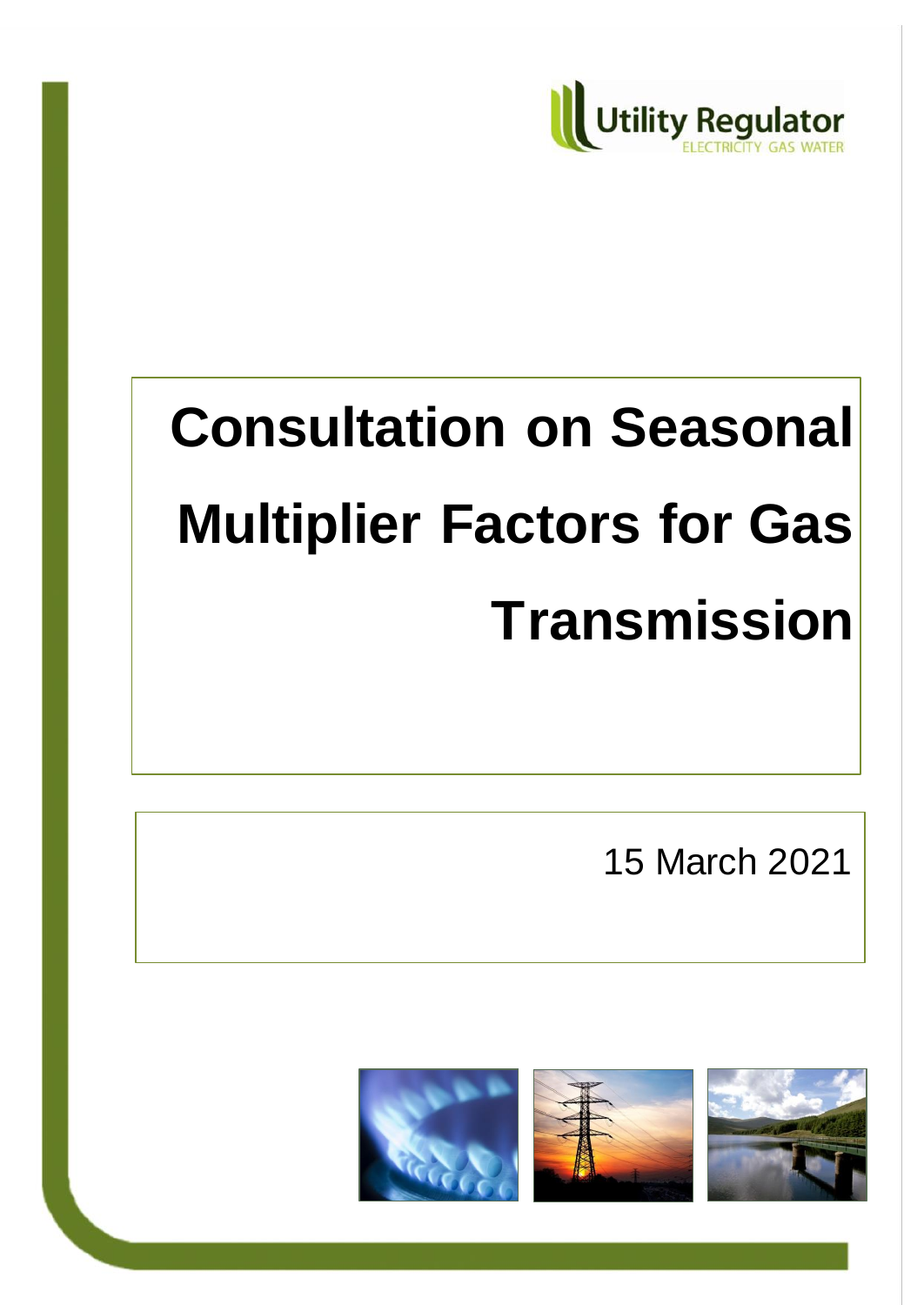# **About the Utility Regulator**

The Utility Regulator is the independent non-ministerial government department responsible for regulating Northern Ireland's electricity, gas, water and sewerage industries, to promote the short and long-term interests of consumers.

We are not a policy-making department of government, but we make sure that the energy and water utility industries in Northern Ireland are regulated and developed within ministerial policy as set out in our statutory duties.

We are governed by a Board of Directors and are accountable to the Northern Ireland Assembly through financial and annual reporting obligations.

We are based at Queens House in the centre of Belfast. The Chief Executive leads a management team of directors representing each of the key functional areas in the organisation: Corporate Affairs; Electricity; Gas; Retail and Social; and Water. The staff team includes economists, engineers, accountants, utility specialists, legal advisors and administration professionals.

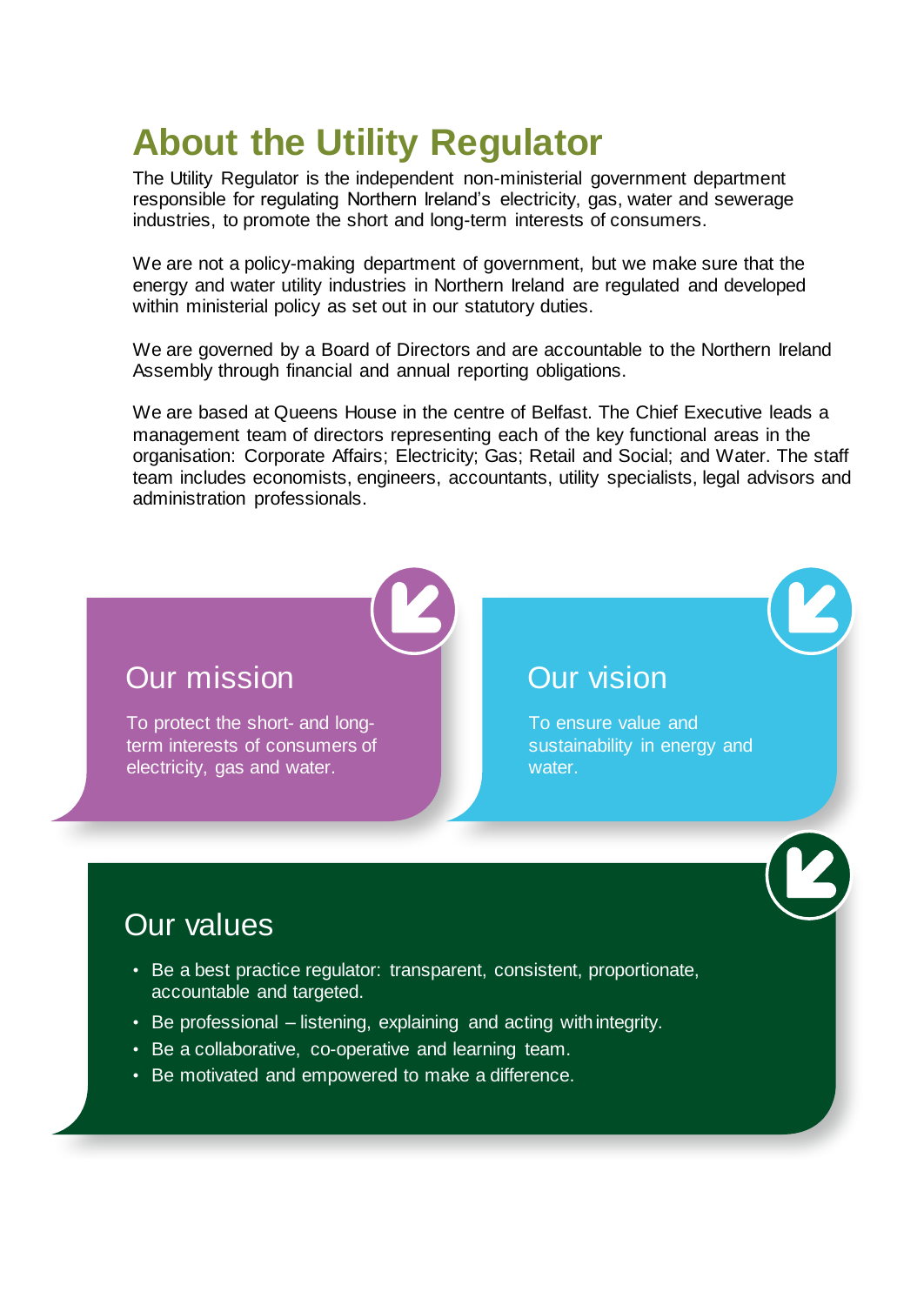# **Abstract**

This paper seeks views on the proposed seasonal multiplier factors to be applied to non-annual entry capacity bookings in the postalised tariff from 1 October 2021.

This consultation is required by EU Regulation 2017/460 on Harmonised Transmission Tariff Structures for Gas ("TAR NC"), as amended for EU Exit.

We conclude that the seasonal multiplier factors applied to non-annual entry capacity products ought to be reviewed ahead of Gas Year 22/23 due to anticipated increased use following the expiry of the Initial Entitlement of Entry Capacity and CRU's proposed change to the RoI factors.

The current factors meet the requirements of the EU Regulation and we propose to maintain them into the Gas Year 21/22.

# **Audience**

This document is likely to be of interest to regulated companies in the energy industry, government and other statutory bodies and consumer groups with an interest in the energy industry.

# **This documer Impact** is a consumer impact  $\sum_{i=1}^{n} a_i$

We do not propose to make any amendments to the seasonal multiplier factors so there would be no impact on customer tariffs.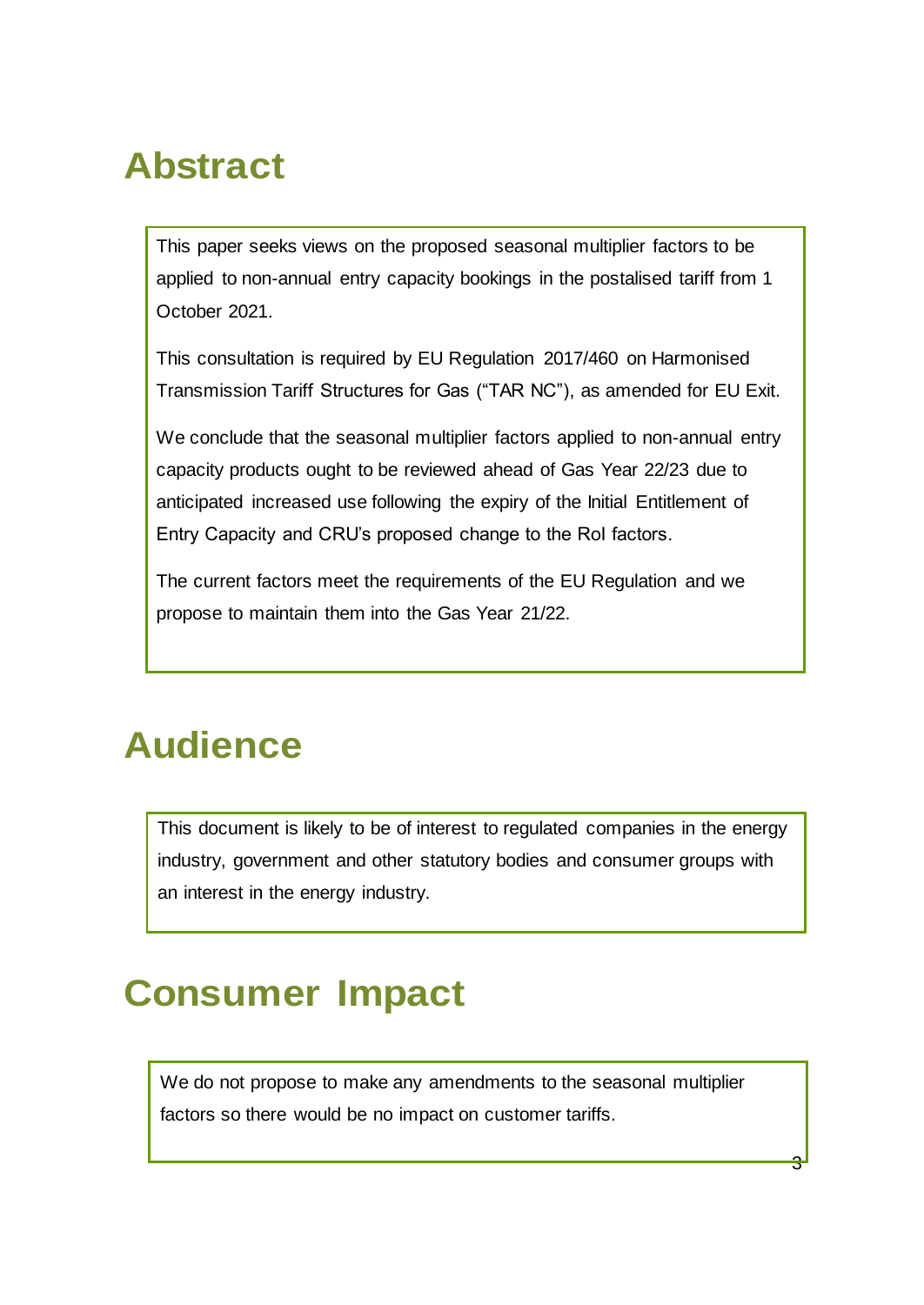# **Contents**

| 1.                                                  |    |
|-----------------------------------------------------|----|
|                                                     |    |
| Tariff Network Code and EU Exit                     | 7  |
| Requirement for Annual Consultations                | 8  |
| Responding to the Consultation                      | 9  |
|                                                     | 11 |
| Background to the Factors                           | 11 |
| Decision to Maintain Factors in 2020                | 12 |
| Variances in 19/20 year                             | 13 |
| Review of Limits on Multiplier Factors              | 15 |
| Consultation with Ofgem                             | 16 |
| Consultation with CRU and Alignment with RoI        | 16 |
| Review in 2022                                      | 18 |
| Review of Exit Capacity Products                    | 20 |
| Conclusion                                          | 20 |
| Current and Proposed Factors                        | 22 |
|                                                     | 24 |
| The Balance between short term and long term        | 24 |
| The Impact on Revenue Recovery                      | 25 |
| Avoid Cross Subsidy and Enhance Cost Reflectivity   | 25 |
| Situations of Physical and Contractual Congestion   | 26 |
| Impact on Cross Border Flows                        | 27 |
| Impact on Economic and Efficient Use of the Network | 27 |
| Improve Cost-Reflectivity of Reserve Prices         | 27 |
| Conclusion                                          | 28 |
|                                                     | 29 |
| Requirement for Annual Consultation                 | 29 |
| Interruptible Discounts                             | 29 |
| <b>Storage Discount</b>                             | 29 |
|                                                     | 31 |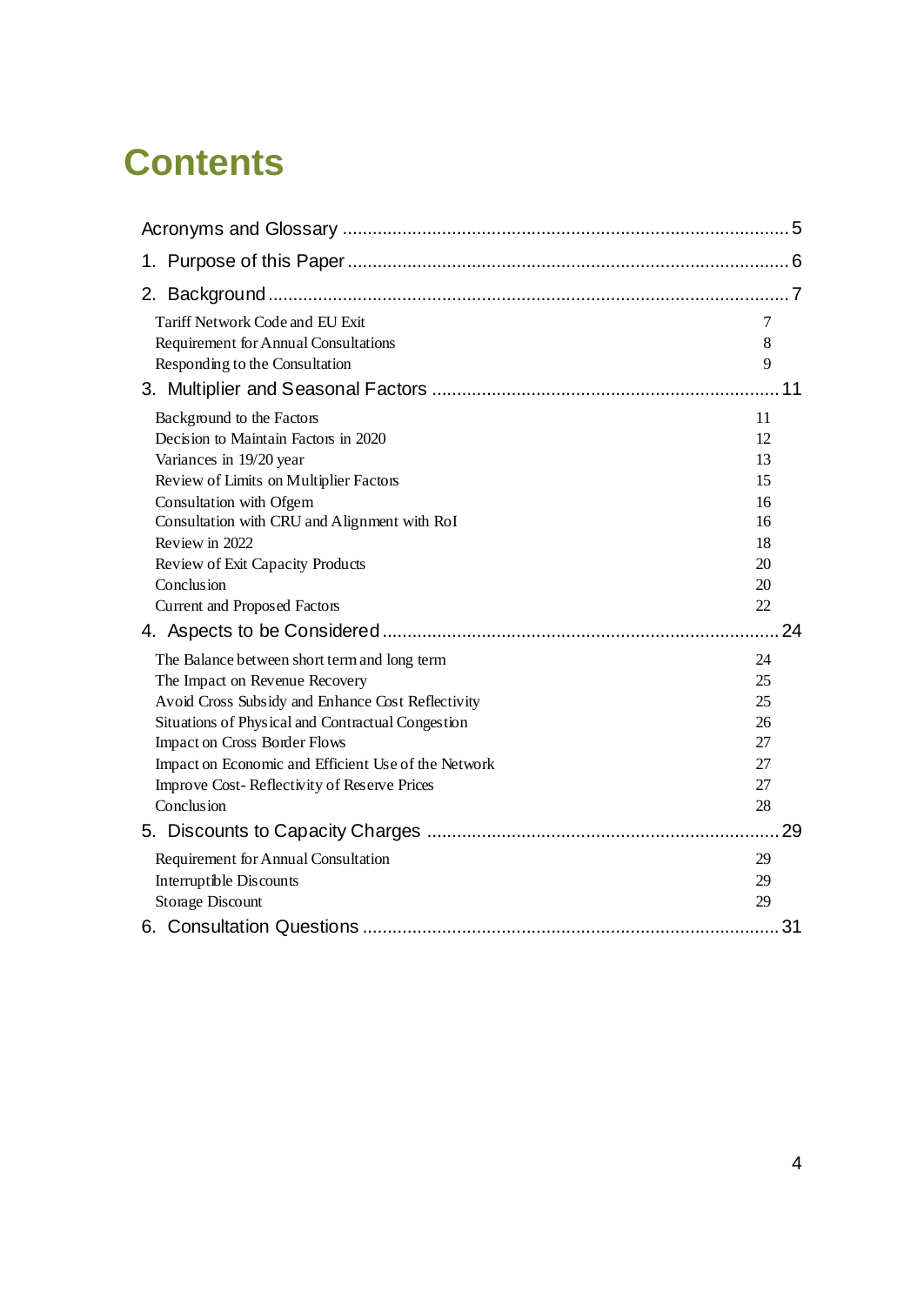# <span id="page-4-0"></span>**Acronyms and Glossary**

| CRU           | Commission for Regulation of Utilities, which regulates gas in the<br>Republic of Ireland |
|---------------|-------------------------------------------------------------------------------------------|
| <b>CAM NC</b> | Network Code on Capacity Allocation Mechanisms                                            |
| EU            | European Union                                                                            |
| EU(W)A        | European Union (Withdrawal) Act 2018                                                      |
| <b>FOIA</b>   | Freedom of Information Act                                                                |
| <b>ESB GT</b> | <b>ESB Generation and Trading</b>                                                         |
| <b>GMO NI</b> | Gas Market Operator Northern Ireland                                                      |
| Ofgem         | Office for Gas and Electricity Markets in Great Britain                                   |
| <b>PSA</b>    | <b>Postalised System Administrator</b>                                                    |
| <b>SEM</b>    | <b>Single Electricity Market</b>                                                          |
| TAR NC        | Network Code on Harmonised Transmission Tariff Structures for<br>Gas                      |
| <b>UR</b>     | <b>Utility Regulator</b>                                                                  |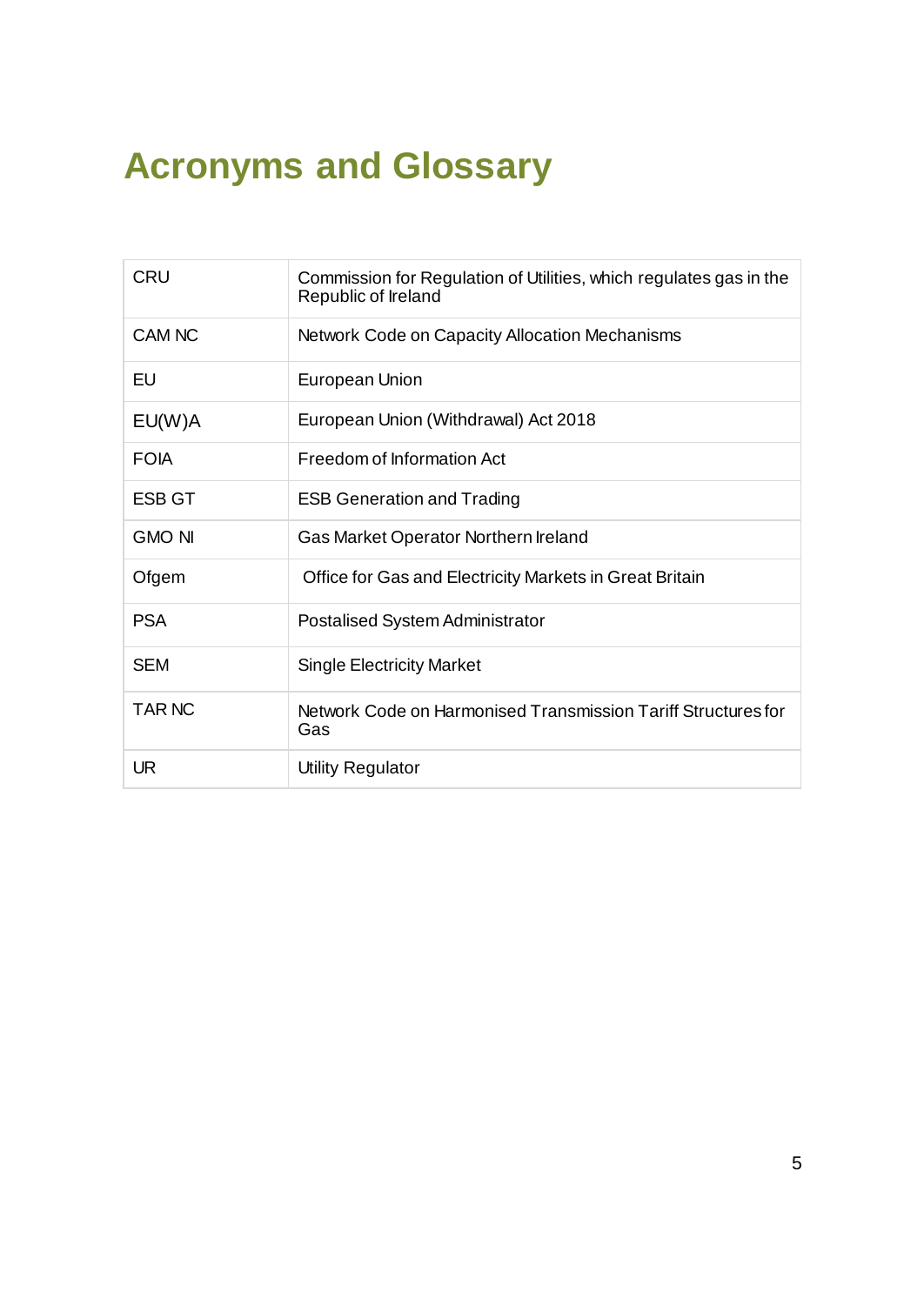# <span id="page-5-0"></span>**1. Purpose of this Paper**

- 1.1. This paper meets two separate requirements of the EU Regulation on establishing a network code on harmonised transmission tariff structures for gas, known as TAR NC, which has been amended to facilitate the UK's exit from the EU, see paragraph [2.1](#page-6-2) for more information.
- 1.2. Firstly, this is the third annual consultation on the seasonal multiplier factors which are applied to the postalised tariff for non-annual entry capacity bookings. This is a requirement under Article 28 of TAR NC, as amended. We are seeking views on the proposed factors which are outlined in section [3](#page-10-0) and a number of aspects related to the factors, which are outlined in section [4.](#page-23-0)
- 1.3. Secondly, we are required, also under Article 28, to consult annually on discounts to capacity charges, specifically for interruption and storage. This is outlined in section [5.](#page-28-0)
- 1.4. The consultation on these two items will run in parallel with the annual postalised tariff setting process for gas transmission. Following consideration of the responses from this consultation, UR will publish its decision and will inform the Postalised System Administrator (PSA) of the factors and discounts to be used in the tariff to be published on 31 May, which will become effective on 1 October 2021.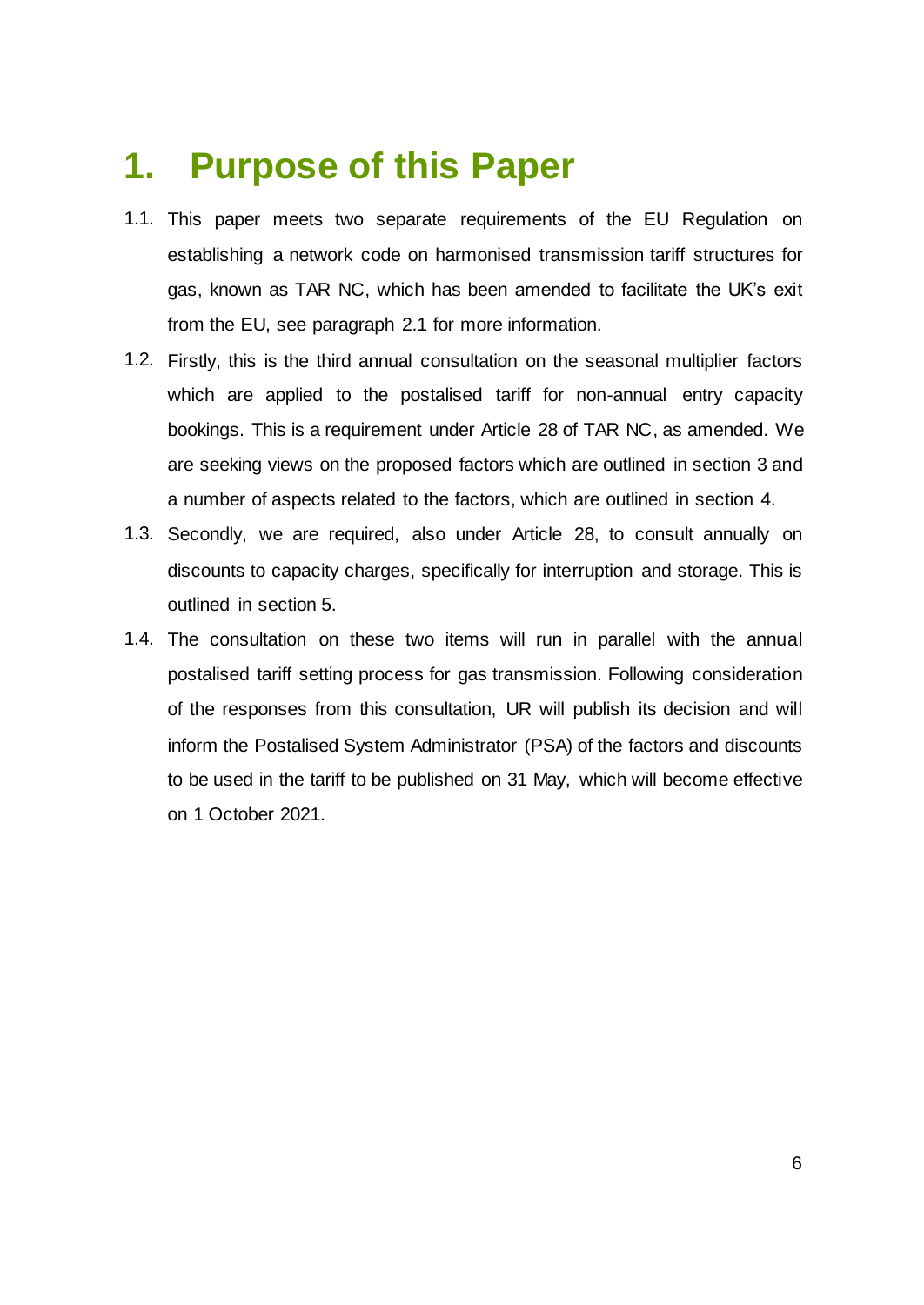# <span id="page-6-0"></span>**2. Background**

1

# <span id="page-6-1"></span>**Tariff Network Code and EU Exit**

- <span id="page-6-2"></span>2.1. [EU Regulation 2017/460,](https://eur-lex.europa.eu/legal-content/EN/TXT/PDF/?uri=CELEX:32017R0460&from=EN) known as the Network Code on Harmonised [Transmission Tariff Structures for Gas](https://eur-lex.europa.eu/legal-content/EN/TXT/PDF/?uri=CELEX:32017R0460&from=EN) ("TAR NC"), was published on 17 March 2017 with the objectives of contributing to market integration, enhancing security of supply and promoting interconnection between gas networks.
- 2.2. Ahead of the UK's exit from the EU on 31 December 2020, TAR NC was transposed into UK law under the [European Union \(Withdrawal\) Act 2018](https://www.legislation.gov.uk/ukpga/2018/16/contents/enacted) ("EU(W)A") with the objective to maintain the operability and integrity of the retained EU gas legislation and to maximise continuity for UK industry and consumers.
- 2.3. The [Gas \(Security of Supply and Network Codes\)\(Amendment\)\(EU Exit\)](https://www.legislation.gov.uk/uksi/2019/531/made)  [Regulations 2019](https://www.legislation.gov.uk/uksi/2019/531/made) and the [Gas Tariffs Code \(Amendment\)\(EU Exit\)](https://www.legislation.gov.uk/uksi/2019/1393/contents/made)  [Regulations 2019,](https://www.legislation.gov.uk/uksi/2019/1393/contents/made) were made under section 8 of the EU(W)A to remove some inoperabilities from the TAR NC, such as references to EU Member States. This are minor changes and the obligations within the TAR NC are largely unchanged.
- 2.4. We have fully implemented the TAR  $NC<sup>1</sup>$ . In 2018, we concluded that the current NI transmission charging regime, called Postalisation, was already compliant with the TAR NC, but that it was necessary to change the capacity commodity split from 75:25 to 95:5 through a transition period.
- 2.5. Throughout the rest of this document, when we refer to TAR NC, we mean the

**<sup>1</sup>** The main [consultation](https://www.uregni.gov.uk/consultations/consultation-harmonised-transmission-tariffs-gas) published in June 2018, followed by th[e responses](https://www.uregni.gov.uk/publications/consultation-responses-harmonised-transmission-tariffs-gas) in October 2018 and th[e Decision](https://www.uregni.gov.uk/news-centre/decision-published-implementing-changes-ni-gas-transmission-charging-regime) in December 2018. This was followed by the first [annual consultation](https://www.uregni.gov.uk/news-centre/consultation-published-seasonal-multiplier-factors-gas) on Seasonal Multipliers in January 2019 and the **Decision** in May 2019 and the second [annual consultation](https://www.uregni.gov.uk/sites/uregni/files/consultations/2020-02-21%20-%20Consultation%20on%20seasonal%20multiplier%20factors%202020.pdf) in February 2020 an[d the Decision](https://www.uregni.gov.uk/news-centre/decision-seasonal-multiplier-factors-gas-transmission) in May 2020. In addition, w[e consulted](https://www.uregni.gov.uk/consultations/proposed-modification-gas-conveyance-licences-implement-decision-harmonised) on licence modification in February 2019, followed b[y Decision](https://www.uregni.gov.uk/news-centre/licence-modification-harmonised-transmission-tariff-decision-paper) in April 2019, which became effective on 6 June 2019.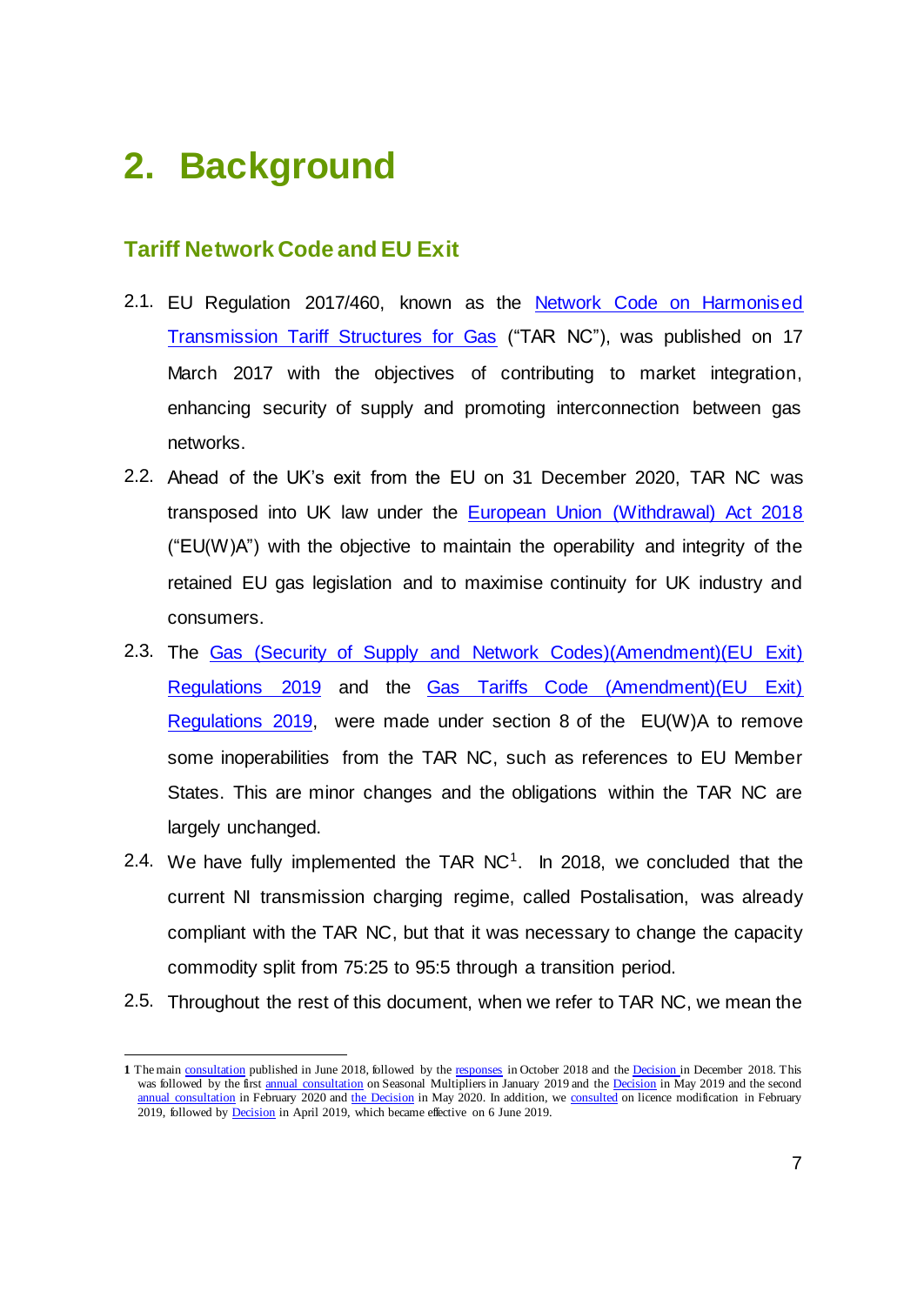TAR NC as incorporated in UK law and amended by the Gas (Security of Supply and Network Codes)(Amendment)(EU Exit) Regulations 2019 and Gas Tariffs Code (Amendment)(EU Exit) Regulations 2019 .

# <span id="page-7-0"></span>**Requirement for Annual Consultations**

- <span id="page-7-2"></span>2.6. Article 28(2) of TAR NC requires us to carry out an annual consultation on the seasonal multipliers factors and Article 28(3) requires that we take into account the views of respondents in the following aspects:
	- The balance between facilitating short-term gas trade and providing long term signals for efficient investment in the transmission system
	- The impact on the transmission services revenue and its recovery
	- The need to avoid cross-subsidisation between network users and to enhance cost-reflectivity of reserve prices
	- Situations of physical and contractual congestion
	- The impact on cross-border flows
	- The impact of the seasonal factors on facilitating the economic and efficient utilisation of the infrastructure
	- The need to improve the cost-reflectivity of reserve prices
- 2.7. We explore each of the aspects from Article 28(3) in section [4.](#page-23-0)
- <span id="page-7-1"></span>2.8. Article 13 of the TAR NC sets limits on the multiplier factors which may be applied:
	- a) Quarterly and monthly capacity products to have a multiplier of no more than 1.5
	- b) Daily and within-day capacity products to have a multiplier no higher than 3
- 2.9. Section [3](#page-10-0) of this consultation revisits the analysis carried out in the 2020 consultation, considers the 2019/20 postalisation variances and outlines the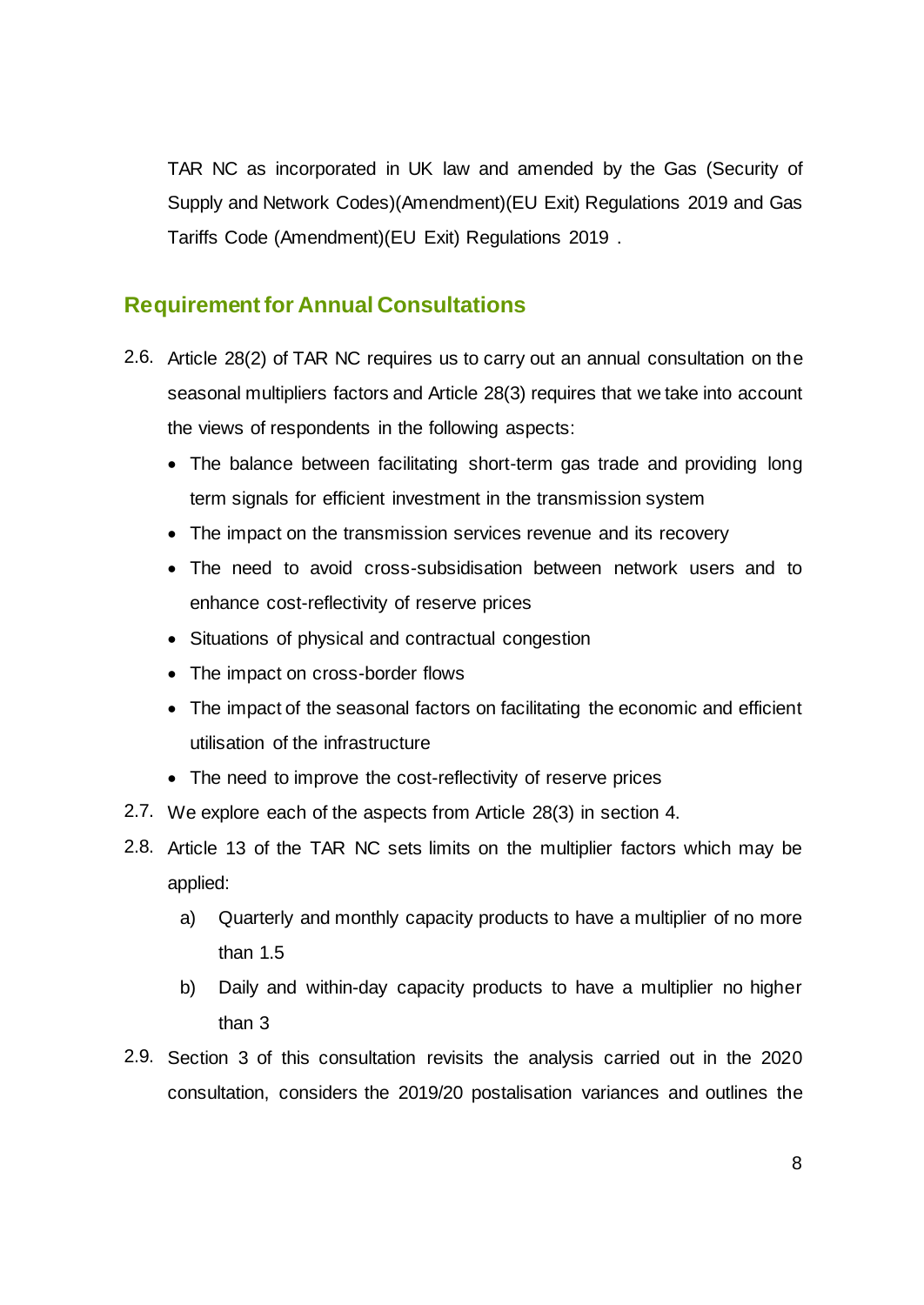proposed review process in 2022.

- 2.10. In addition to considering the responses to this consultation, we are required to consider the positions of directly connected Member States countries and the other national regulatory authority. This is outlined at paragraphs [3.28](#page-15-2) and [3.30.](#page-16-0)
- 2.11. Article 28 of TAR NC also requires us to carry out an annual consultation on any discounts for interruption and storage, which is carried out in Section [5.](#page-28-0)
- 2.12. Following our decision on this consultation, the [Gas Product Multipliers and](http://gmo-ni.com/tariffs#gas-product-multipliers)  [Time Factors Table](http://gmo-ni.com/tariffs#gas-product-multipliers) is due to be published by GMO NI at the same time at the postalised tariff, on 31 May.

# <span id="page-8-0"></span>**Responding to the Consultation**

- 2.13. The consultation questions are summarised in section [6.](#page-30-0)
- 2.14. We welcome any representations to this consultation no later than 12 noon on Tuesday 13th April 2021. Please send any responses to:

Jillian Ferris Networks Directorate Utility Regulator Queens House 14 Queens Street Belfast BT1 6ER

[Gas\\_networks\\_responses@uregni.gov.uk](mailto:Gas_networks_responses@uregni.gov.uk) with cc to [jillian.ferris@uregni.gov.uk](mailto:jillian.ferris@uregni.gov.uk)

2.15. While the Utility Regulator's office remains closed due to the Covid-19 pandemic and staff continue to work from home, we would prefer for responses to be submitted by e-mail. If that is not possible and you wish to submit a response by post, please telephone the office on 028 9031 1575, to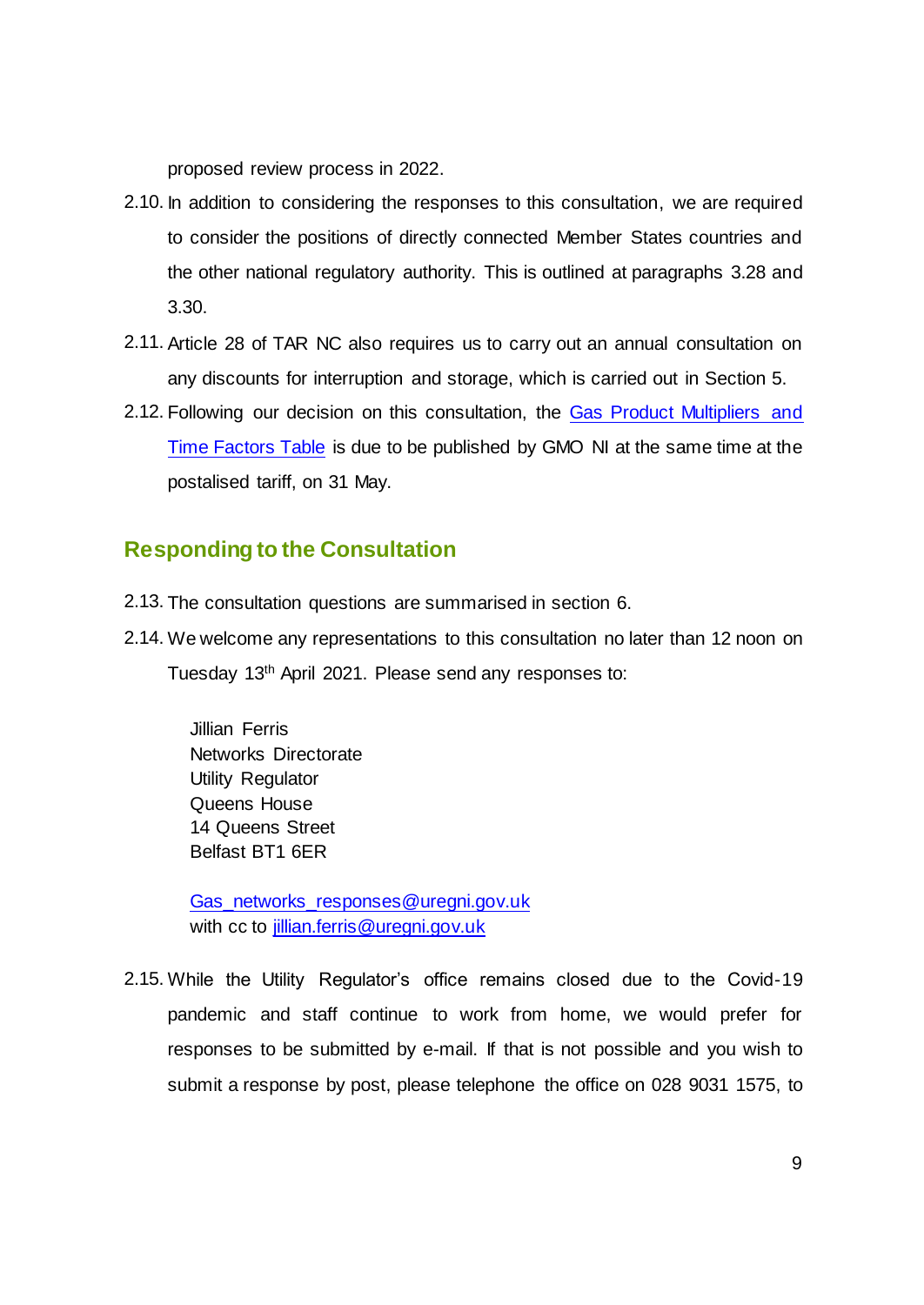ensure that your response has been received.

- 2.16. Individual respondents may ask for their responses (in whole or in part) not to be published, or that their identity should be withheld from public disclosure. Where either of these is the case, please provide also a non-confidential version suitable for publication.
- 2.17. As a public body and non-ministerial government department, the Utility Regulator is required to comply with the Freedom of Information Act ("FOIA**"**). The effect of FOIA may be that certain recorded information contained in consultation responses is required to be put into the public domain. Hence it is now possible that all responses made to consultations will be discoverable under FOIA, even if respondents ask us to treat responses as confidential. It is therefore important that respondents take account of this. In particular, if asking the Utility Regulator to treat responses as confidential, respondents should specify why they consider the information in question should be treated as such.
- 2.18. The Utility Regulator has published a privacy notice for consumers and stakeholders which sets out the approach to data retention in respect of consultations. This can be found at<https://www.uregni.gov.uk/privacy-notice> or, alternatively, a copy can be obtained by calling 028 9031 1575 or by email at [info@uregni.gov.uk.](mailto:info@uregni.gov.uk)
- 2.19. This paper is available in alternative formats such as audio, Braille etc. If an alternative format is required, please contact the office of the Utility Regulator, which will be happy to assist.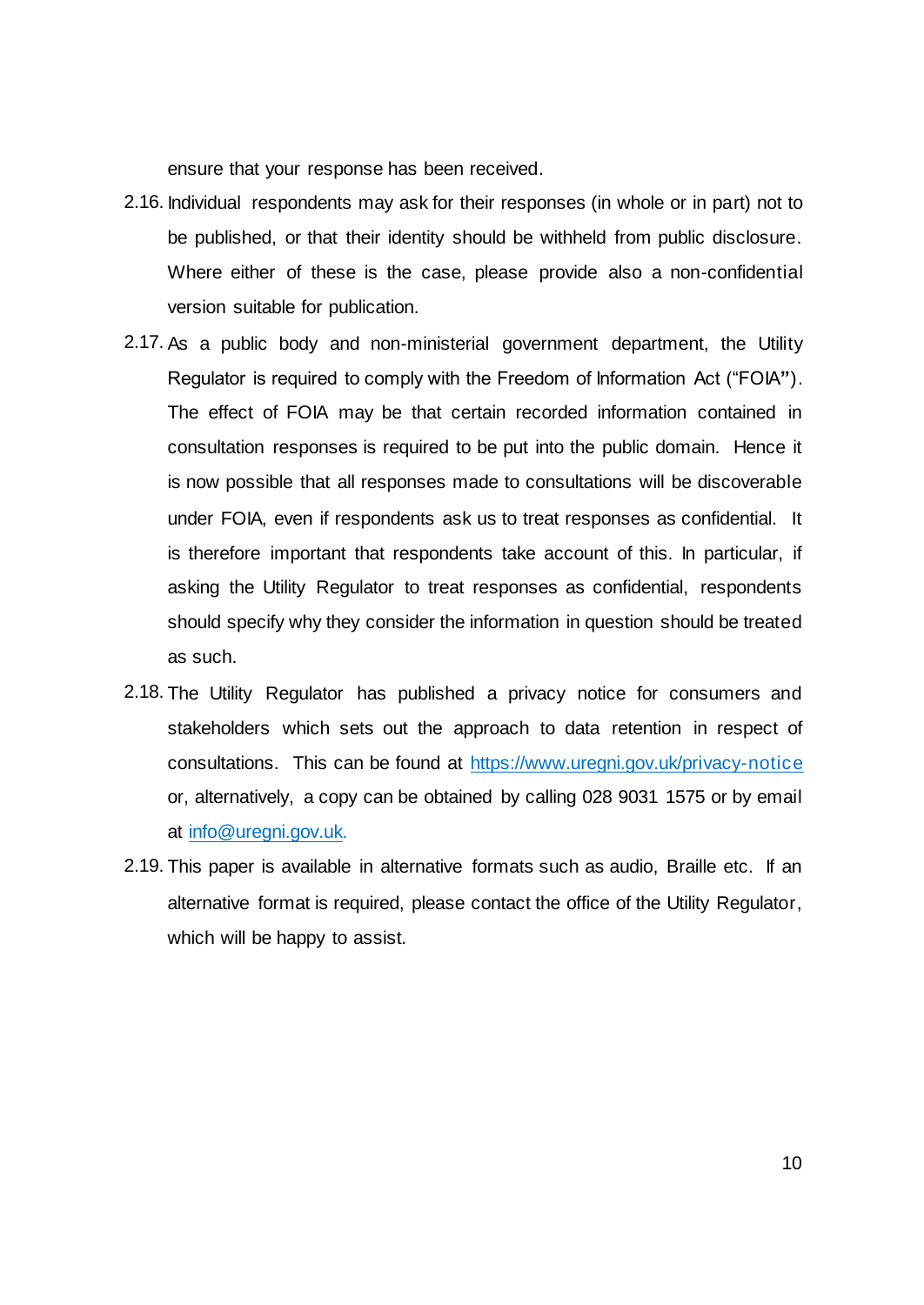# <span id="page-10-0"></span>**3. Multiplier and Seasonal Factors**

# <span id="page-10-1"></span>**Background to the Factors**

- 3.1. The TAR NC defines "multiplier" as the factor applied to the respective proportion of the reference price in order to calculate the reserve price for a non-annual standard capacity product. It further defines "seasonal factor" as the factor that reflects the variation of demand within the year which may be applied in combination with the relevant multiplier.
- 3.2. These factors are multiplied by the annual tariff for entry capacity to determine the tariff for a non-annual entry capacity product, for example monthly capacity or daily capacity.
- 3.3. Seasonal multiplier factors were first introduced to apply to non-annual entry capacity products**<sup>2</sup>** when entry charges were introduced in October 2015.
- 3.4. Since their inception in 2015, we have followed a policy of aligning the seasonal multiplier factors with those offered in the Republic of Ireland. We consider that this alignment is beneficial to ensure there is no perverse pricing signal which affects the decisions of all-island electricity generators.
- 3.5. We indicated in last year's decision paper that we intend to review the factors, ahead of Gas Year 22/23. Subsequently, CRU published a Call for Evidence and a consultation on amending their factors for Gas Year 21/22. This means that the factors in NI will be out of alignment with those in RoI for Gas Year 21/22. This is expanded from paragraph [3.28.](#page-15-2)
- 3.6. The seasonal factors have been set to incentivise suppliers to make more use of the network in the summer and shift demand away from the winter peak. They were set to provide a balance between facilitating short-term gas trade and providing long-term signals for efficient investment in the transmission

-

**<sup>2</sup>** [https://www.uregni.gov.uk/publications/seasonalfactors-final-determinati](https://www.uregni.gov.uk/publications/seasonalfactors-final-determination)on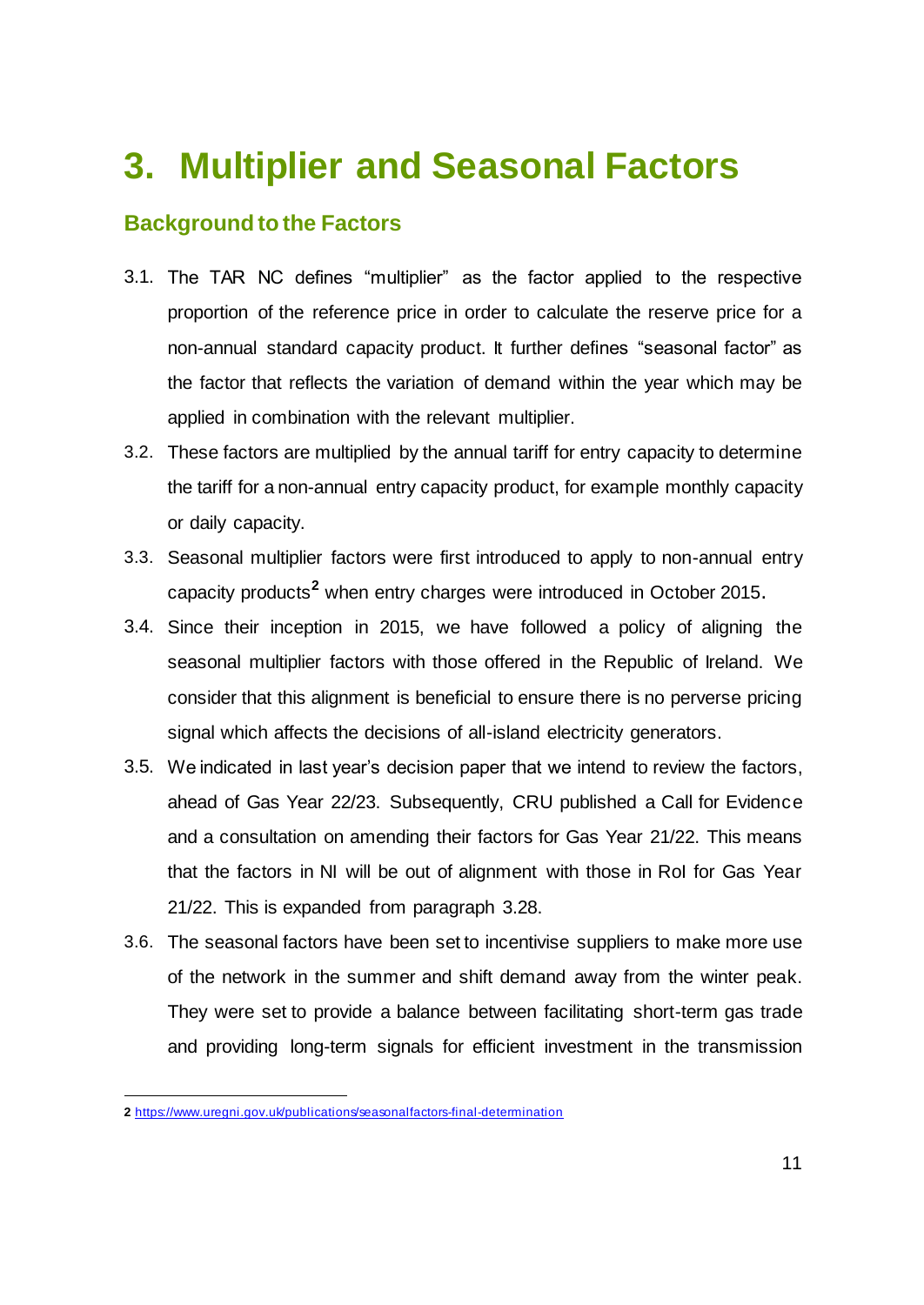system.

3.7. We intend to review if that is still the case as part of the review, outlined in paragraph [3.35,](#page-17-1) ahead of Gas Year 22/23,

### <span id="page-11-0"></span>**Decision to Maintain Factors in 2020**

- 3.8. In last year's consultation document, we compared forecast monthly gas flow over the previous three years against the published seasonal multiplier factors and demonstrated that the forecast profile is less peaky than the published seasonal multiplier factors would indicate.
- 3.9. We also demonstrated that actual usage of non-annual entry capacity products has varied considerably from forecast and that monthly and daily entry capacity figures have not, separately, exceeded 10% of forecast annual entry capacity.
- 3.10. Viewed across quarterly, monthly and daily non-annual entry capacity products for both forecast and actual, we demonstrated that there was no clear pattern of seasonal usage.
- <span id="page-11-1"></span>3.11. We concluded that the relatively low use of these products may have been because of the Initial Entitlement of Entry Capacity**<sup>3</sup>** , which meant that those suppliers whose capacity requirement was met by their Initial Entitlement did not need to avail of non-annual entry capacity products. We anticipated that the use of non-annual entry capacity products would increase after October 2020 and that we would need a full year to elapse before we would review again. Early results in the current Gas Year indicate that this is starting to happen.
- 3.12. In response to last year's consultation, GMO NI commented that:

<sup>1</sup> **3** Following a consultation process in the summer of 2014 as part of the process to comply with the network code on capacity allocation mechanisms (the CAM NC) and introduce entry capacity for the first time, it was decided that suppliers would receive an Initial Entitlement of Entry Capacity. This Entitlement, which corresponded to their firm exit capacity, ran for a five year period until September 2020.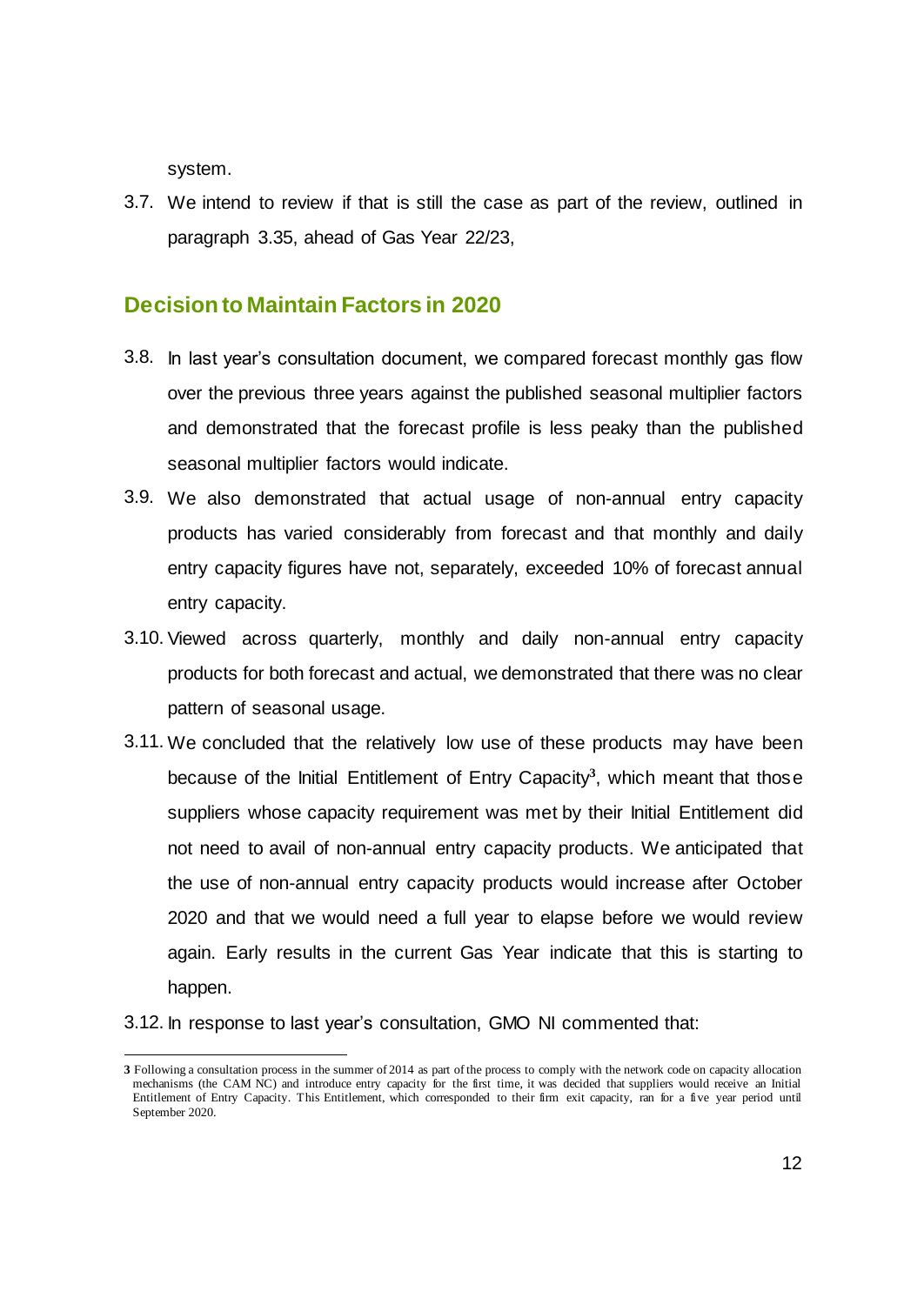"There is not sufficient evidence available on the effects the current factors have had on bookings across all Shippers to make a sound judgement on their suitability for the Northern Ireland market thus far, so we recognise the need to carry out further analysis when sufficient time has elapsed after the expiry of Initial Entitlements."

- 3.13. We noted that the non-annual capacity products have been mainly used by power generators. We asked Respondents if large gas users, like industrial processors, would be interested in these products, and the responses received did not signal any interest at this time.
- 3.14. ESB GT had commented that "flattening of the profile of multipliers and a review of the mechanisms applied for use of excess capacity (overrun, ratchet) could potentially encourage uptake."

#### **Consultation Questions**

- <span id="page-12-1"></span>3.15. Do Respondents consider that the end of the Initial Entitlement of Entry Capacity will increase the uptake of non-annual entry capacity products?
- <span id="page-12-2"></span>3.16. What would encourage large gas Users to increase their usage of non-annual entry capacity products? Do Users who do not use such products nevertheless support the use of seasonal multiplier factors as a way of reducing the annual tariff?

#### <span id="page-12-0"></span>**Variances in 19/20 year**

3.17. The [Annual Postalisation Reconciliation for Gas Year 19/20](http://gmo-ni.com/tariffs#annual-reconciliations) reported that revenue collected was £2.3m higher than forecast, £2m of which was due to variances in daily capacity bookings. [Table 1](#page-13-0) is extracted from the GMO NI publication.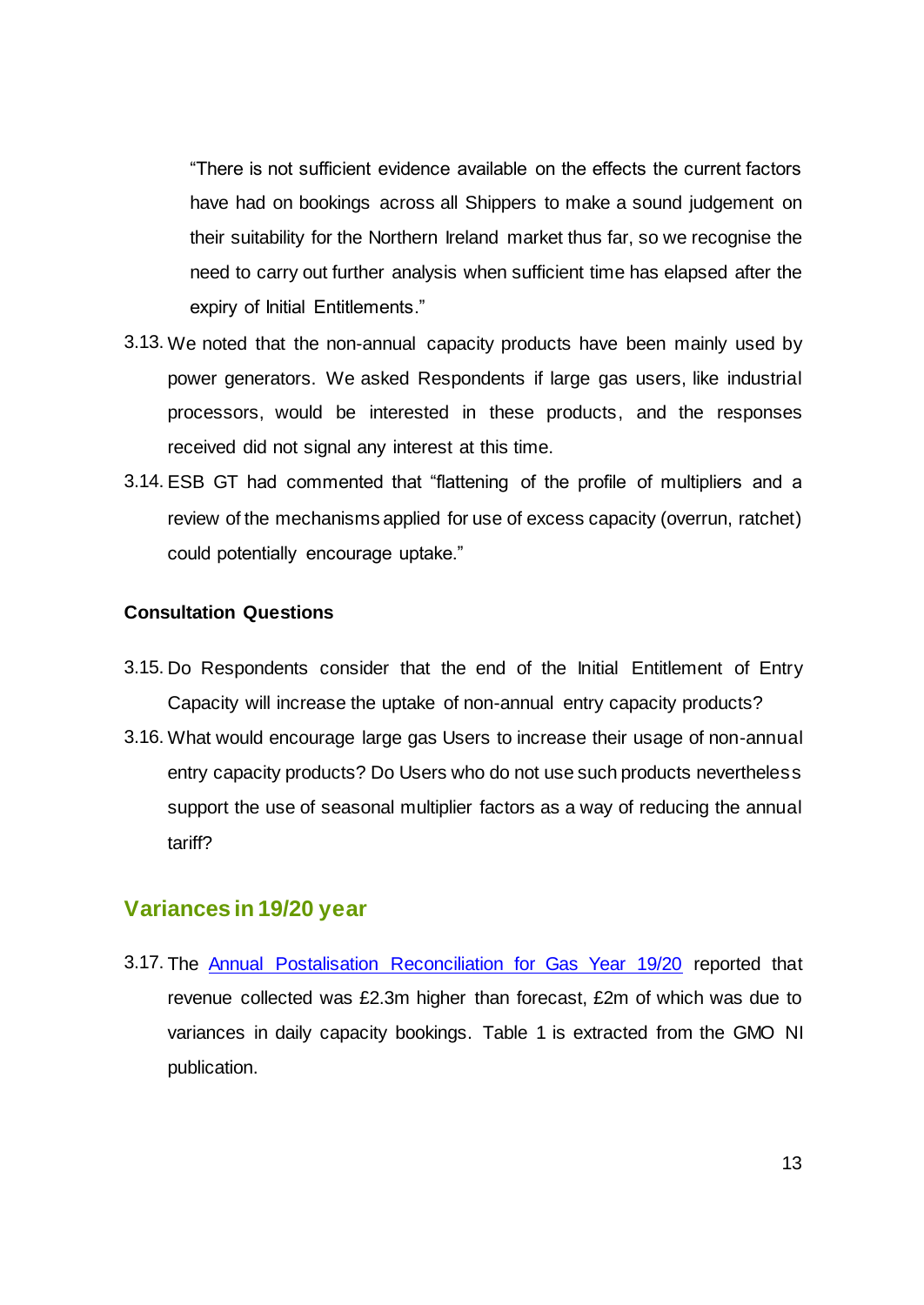| Table 5                | Revenue Collection (£) |            | Variance  |         |
|------------------------|------------------------|------------|-----------|---------|
| <b>Revenue</b>         | Forecast               | Actual     | Value     | $\%$    |
| <b>Annual Exit</b>     | 25,529,319             | 25,611,825 | 82,505    | 0.3%    |
| <b>Annual Entry</b>    | 18,804,194             | 19,044,100 | 239,906   | 1.3%    |
| <b>Quarterly Entry</b> | O                      | 0          | 0         | 0.0%    |
| Monthly Entry          | 319,498                | 296,739    | $-22,759$ | $-7.1%$ |
| Daily Entry            | 1,684,764              | 3,713,628  | 2,028,864 | 120.4%  |
| <b>Total Capacity</b>  | 46,337,776             | 48,666,291 | 2,328,516 | 5.0%    |
|                        |                        |            |           |         |
| Commodity              | 15,445,794             | 15,452,312 | 6,518     | 0.0%    |
|                        |                        |            |           |         |
| <b>Total Revenue</b>   | 61,783,570             | 64,118,603 | 2,335,034 | 3.8%    |

<span id="page-13-0"></span>**Table 1 - Extract from Annual Postalisation Reconciliation 19/20**

3.18. The daily entry capacity bookings varied significantly from forecast across the year, as can be seen in [Figure 1,](#page-13-1) however the seasonal multiplier factors meant that the variances in winter had a much bigger impact than the variances in summer.

<span id="page-13-1"></span>**Figure 1 - Variances from Annual Postalisation Reconciliation 19/20**



3.19. The seasonal factor makes daily entry capacity in the winter period up to eight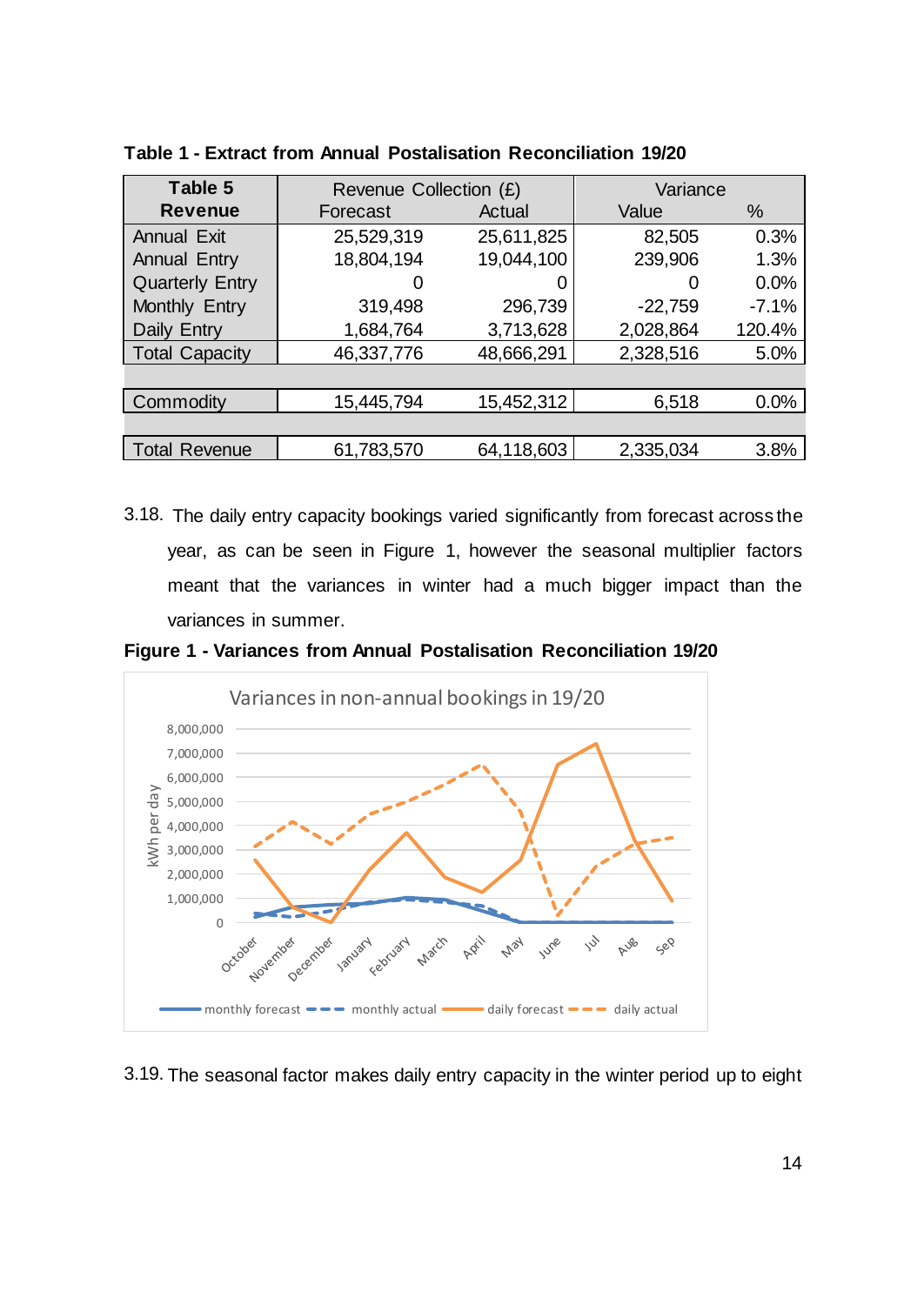times the annual rate**<sup>4</sup>** , which means that, since their introduction in 2015, the variances in daily capacity bookings have been a key component of the yearend reconciliation amount. We recognise that forecasting of short term products is intrinsically difficult for suppliers, but the impact of volatility in reconciliation payments is felt across all suppliers.

#### **Consultation Question**

<span id="page-14-1"></span>3.20. Do Respondents consider that increased uptake of non-annual entry capacity products could increase the volatility of the year end reconciliation amount, and if so, how this might be detrimental to any network users?

# <span id="page-14-0"></span>**Review of Limits on Multiplier Factors**

- 3.21. Article 13(3) of TAR NC, as amended, allows UR to recommend a reduction to the maximum level of multipliers for daily capacity products from the current maximum of 3 (paragraph [2.8\)](#page-7-1), to 1.5. This recommendation would need to be made by 1 April 2021 and would apply from 1 April 2023. Any recommendation should take in account the following aspects, before and after 31 May 2019:
	- a) Changes in booking behaviour
	- b) Impact on the transmission services revenue and its recovery
	- c) Differences between the level of transmission tariffs applicable for two consecutive tariff periods
	- d) Cross-subsidisation between network users having contracted yearly and non-yearly standard capacity products
	- e) Impact on cross-border flows

3.22. With the current low level of uptake of non-annual entry capacity products, we

<sup>1</sup> **4** The annual entry capacity tariff in 20/21 is £0.31648 per peak day kWh booked, which is equivalent to £0.000868 per day when divided by 365. The daily entry capacity tariff for February is £0.00722, which is more than eight times the equivalent annual tariff.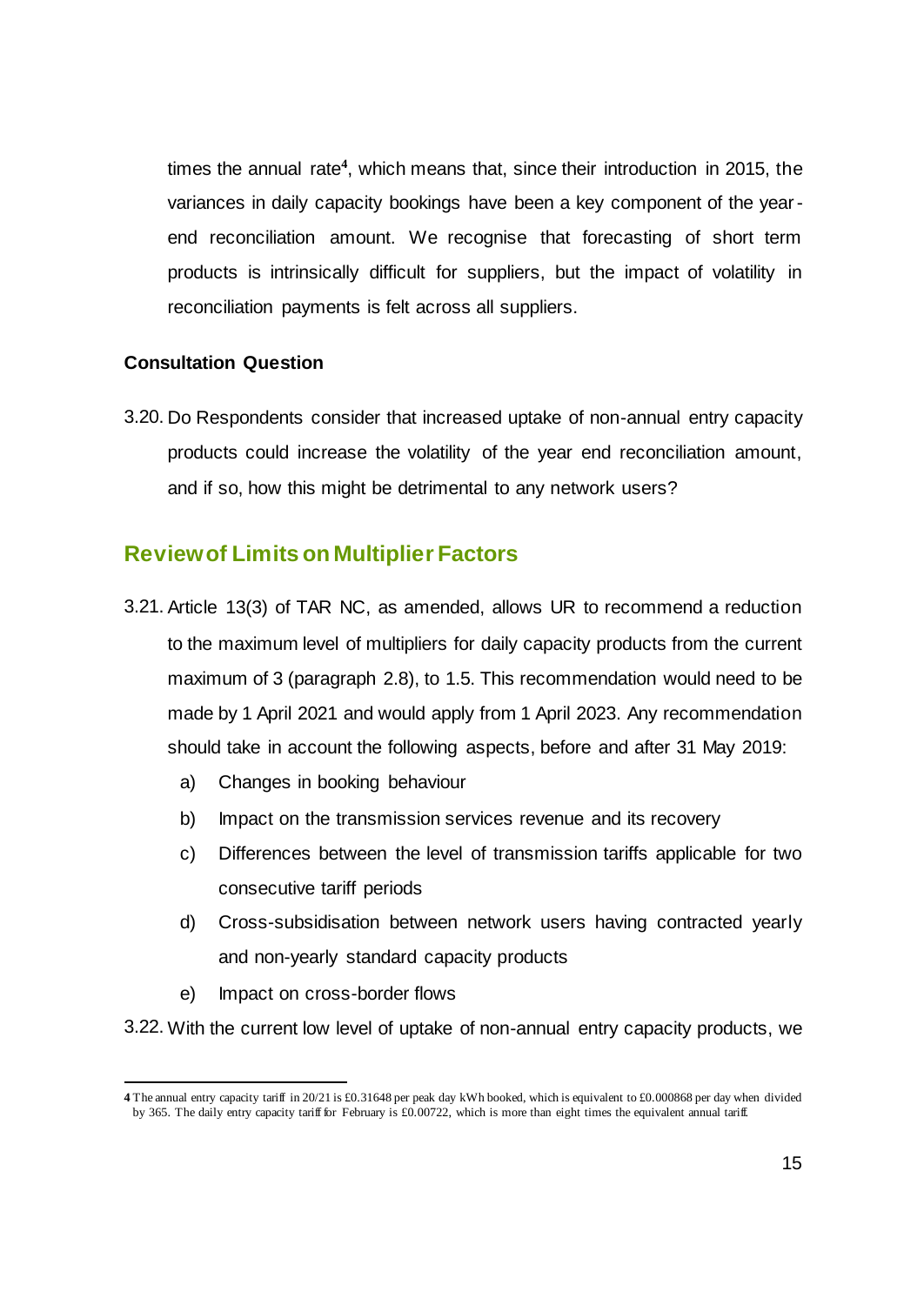consider there is no justification for reducing the limits at this stage. This does not prevent us from recommending in future years that the multiplier should be reduced, but allows us to keep that flexibility.

3.23. We therefore recommend no changes to the maximum multiplier allowed for daily capacity products.

#### **Consultation Question**

<span id="page-15-3"></span>3.24. Do Respondents agree with our recommendation that the maximum level of multiplier for daily capacity products will not be reduced from 3 to 1.5 from April 2023?

### <span id="page-15-0"></span>**Consultation with Ofgem**

- 3.25. Ofgem (Office for Gas and Electricity Markets) in Great Britain has implemented its revised charging mechanism to comply with the TAR NC, implementing the [decision published in May 2020.](https://www.ofgem.gov.uk/publications-and-updates/amendments-gas-transmission-charging-regime-decision-and-final-impact-assessment-unc678abcdefghij) It uses a multiplier of 1 along with no seasonal factors. This means that there is no penalty or incentive for booking capacity on a short term basis.
- 3.26. It has recently published its [Article 28 consultation](https://eur02.safelinks.protection.outlook.com/?url=https%3A%2F%2Fwww.ofgem.gov.uk%2Fpublications-and-updates%2Farticle-282-tar-nc-consultation-non-uk-regulatory-authorities-all-directly-connected-countries-or-territories-utility-regulator-northern-ireland-and-relevant-stakeholders&data=04%7C01%7CThomas.Bourke%40ofgem.gov.uk%7C32b15e6c0e044228ed3a08d8dfebaf9d%7C185562ad39bc48408e40be6216340c52%7C0%7C0%7C637505550654374164%7CUnknown%7CTWFpbGZsb3d8eyJWIjoiMC4wLjAwMDAiLCJQIjoiV2luMzIiLCJBTiI6Ik1haWwiLCJXVCI6Mn0%3D%7C1000&sdata=5cYYoe%2FYkgP3ozgIExBHuaEUZoGZMWEmJzqwQcC1%2FXQ%3D&reserved=0) on the basis of maintaining the multiplier factor of 1 and interruptible discount of 10% for Gas Year 21/22, along with [increasing the storage discount](https://www.ofgem.gov.uk/publications-and-updates/unc727-increasing-storage-transmission-capacity-charge-discount-80-decision) from 50% to 80%.
- 3.27. We keep in regular contact with Ofgem to monitor any matters which affect both regions.

#### <span id="page-15-1"></span>**Consultation with CRU and Alignment with RoI**

<span id="page-15-2"></span>3.28. CRU published a [Call for Evidence](https://www.cru.ie/wp-content/uploads/2020/05/CRU20057-Tariff-Network-Code-Article-28-Call-for-Evidence-Gas-Year-202021.pdf) in May 2020 and has undertaken analysis and review over the past year with the intention of making changes to the seasonal multiplier factors. Along with Gas Networks Ireland (GNI), which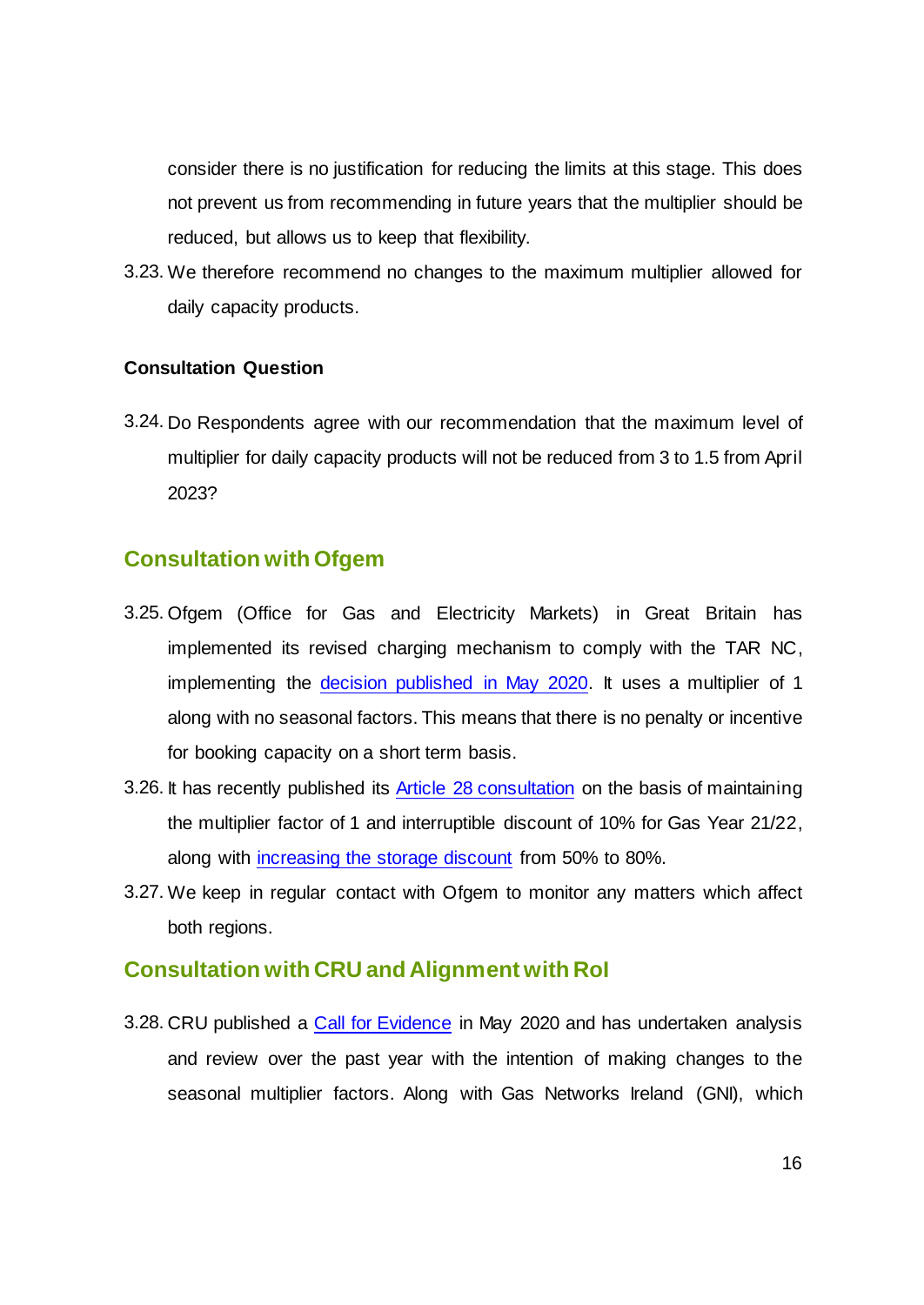owns and operates the gas network in the Republic of Ireland, CRU has considered a number of options, including removing seasonal factors to leave a flat multiplier factor across the year. In its [Article 28 Consultation,](https://www.cru.ie/document_group/copy-of-gas-networks-ireland-allowed-revenues-and-gas-transmission-tariffs/) it has proposed that, while the removal of seasonal factors may be warranted, that an incremental change is preferred. It is therefore proposing to adjust the seasonal factors to reduce the variation between winter and summer. It is also proposing to maintain the current multiplier factor.

- 3.29. UR has been in contact with CRU throughout this process, particularly in recognition of our policy of all-island alignment.
- <span id="page-16-0"></span>3.30. Our decision in 2015 to align factors was based on the commercial link between the NI and RoI Networks made by the Single Electricity Market (SEM). Although the base charges between the two networks are different, there is potential for significant difference between the daily charges due to different seasonal factors.
- 3.31. While we note the direction of travel in RoI, we do not propose to amend our factors for Gas Year 21/22, for the following reasons:
	- a) We had indicated in last year's consultation that we intended to maintain the current factors into Gas Year 21/22. As Shippers have previously requested that we provide adequate notice of proposed changes, we consider that to propose amended factors for Gas Year 21/22 at this stage would provide insufficient notice. In addition, we note that shippers have already submitted their forecasts for the tariff calculations for Gas Year 21/22.
	- b) We consider that we have insufficient data on the usage patterns of the seasonal multiplier factors, to undertake a robust analysis. We concluded in last year's decision paper that we would need a full year to elapse after the end of expiry of the Initial Entitlement of Entry Capacity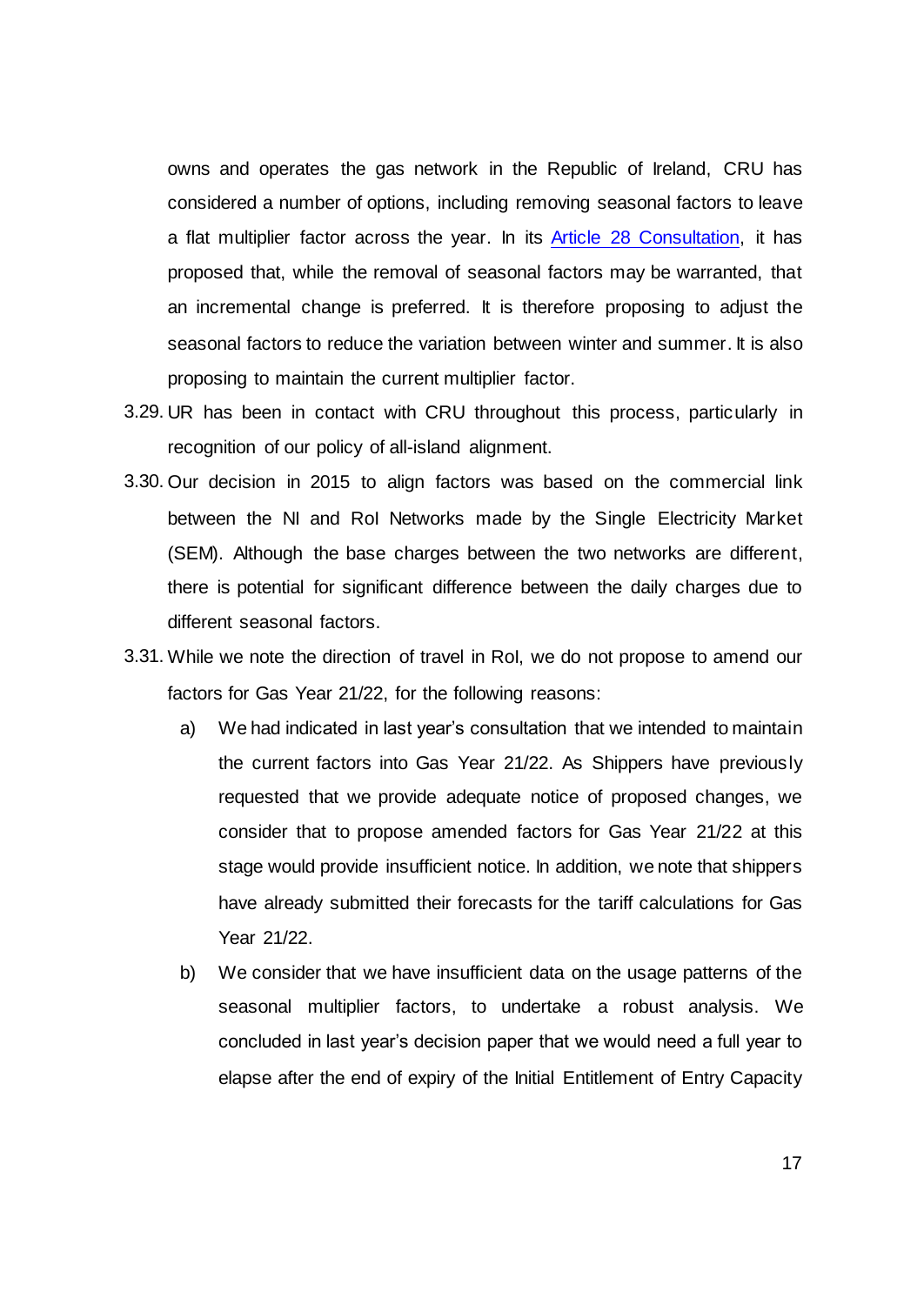before we would review again, which would be ahead of Gas Year 22/23.

- c) The analysis carried out by GNI to inform the CRU review has been undertaken over a period of time, and we would need to satisfy ourselves that our analysis was similarly extensive before recommending a change to the NI factors.
- 3.32. We note the proposal from CRU to reduce the seasonal factors and not remove them completely at this time. We also note the proposal not to amend the multiplier factor. We consider this will minimise the difference between the resultant charges across the island and provide time for UR to carry out the review as we intend.
- 3.33. This means that we will be out of alignment with RoI factors for Gas Year 21/22.

#### **Consultation Question**

<span id="page-17-2"></span>3.34. Respondents are asked to provide their views on maintaining the same seasonal multiplier factors into Gas Year 21/22. Specifically, do Respondents consider that there is any issue with not amending the factors to match the CRU proposal and maintain alignment with RoI?

### <span id="page-17-0"></span>**Review in 2022**

<span id="page-17-1"></span>3.35. In our annual consultation on seasonal multiplier factors in early 2022, we intend to review and consider a change to the two elements of the seasonal multiplier factors. Firstly, the multiplier factor which is an annual factor subject to limits shown in paragraph [2.8,](#page-7-1) and, secondly, the seasonal factor which reflects the seasonality of demand and must balance out across the year. We will consider whether to follow the CRU approach of smoothing the seasonal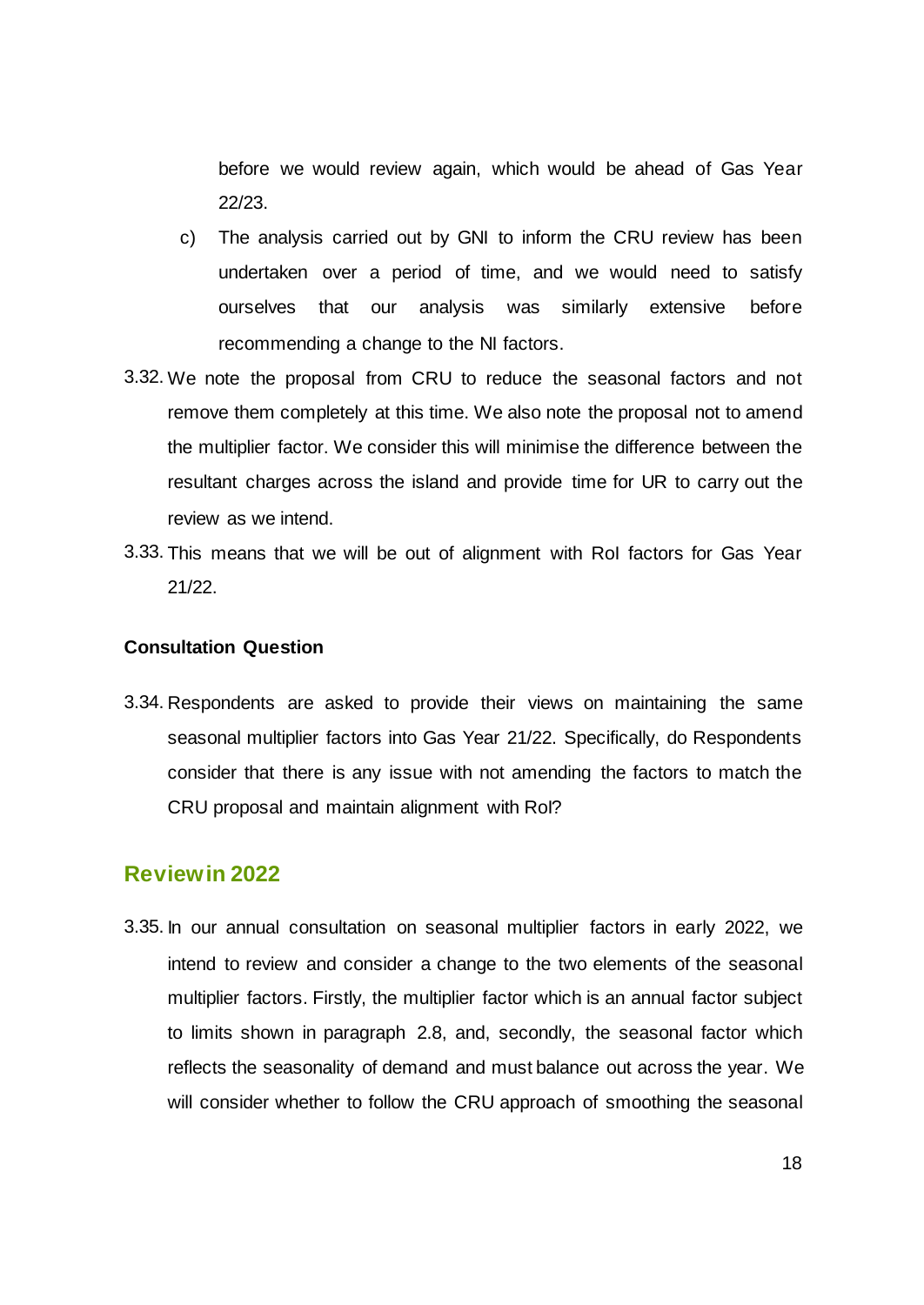factors while maintaining the multiplier factor.

- 3.36. By early 2022, we consider that we will have sufficient data to facilitate analysis of any increased use of non-annual entry capacity products as a result of the expiry of the Initial Entitlement of Entry Capacity.
- 3.37. This review will:
	- a) Consider how to better reflect the actual seasonality of flow and to reduce the volatility caused by daily capacity variances in the winter period.
	- b) Evaluate if the increased volatility which accompanies high seasonal factors in winter is outweighed by the benefits of encouraging suppliers to choose to book capacity in the summer.
	- c) Consider if the seasonal factors have been effective in encouraging shippers to make more use of the network in the summer and shift demand away from the winter peak?
	- d) Ensure that any revised factors continue to provide a balance between facilitating short-term gas trade and providing long-term signals for efficient investment in the transmission system
	- e) Assess any impact on the use of capacity products as a result of the expiry of the Initial Entitlement of Entry Capacity.
	- f) Recognise that Respondents in previous years requested that proposed changes should allow sufficient time to prepare ahead of the tariff calculations.
	- g) Continue engagement with CRU around re-establishing alignment with RoI.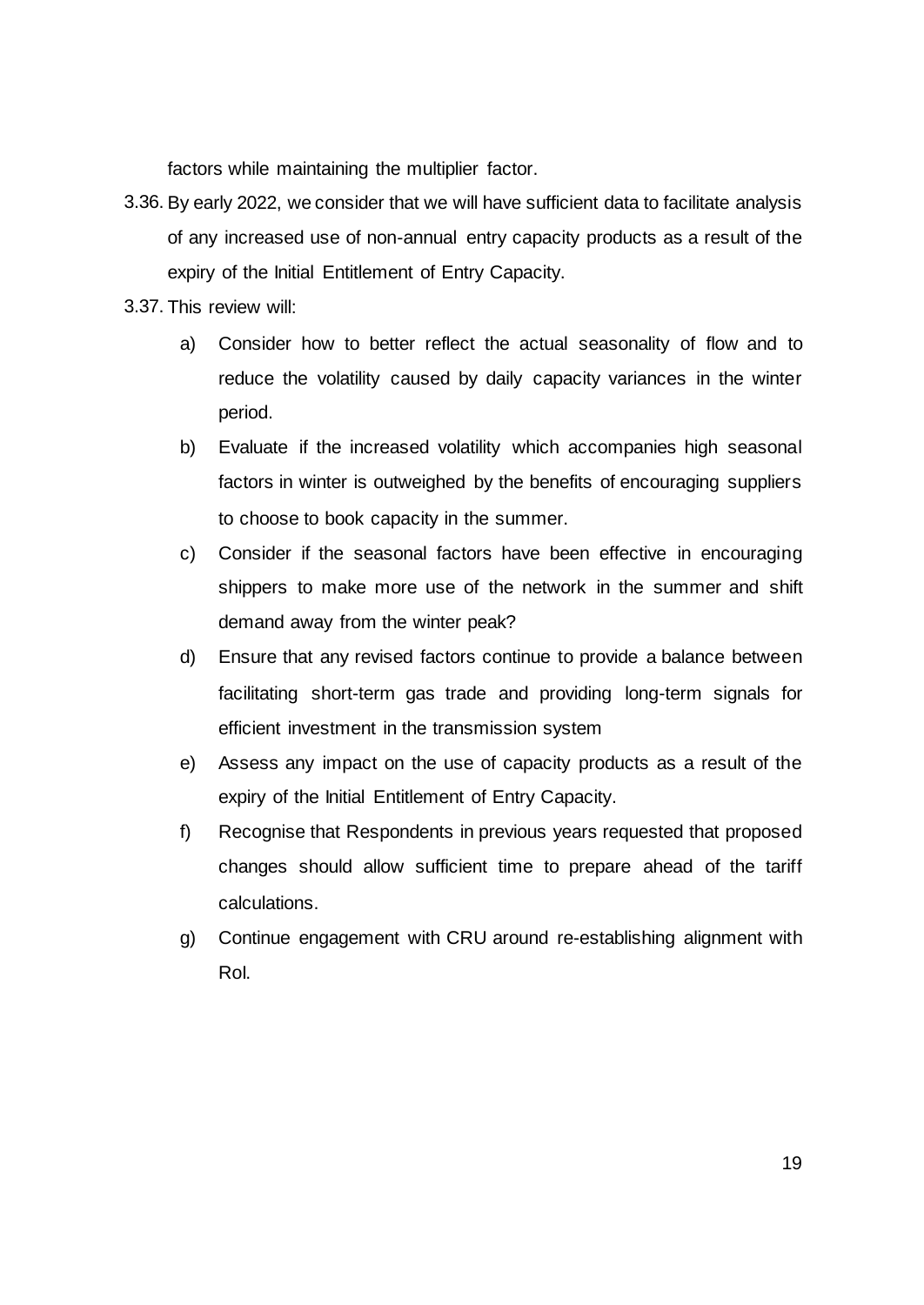#### **Consultation Questions**

- <span id="page-19-2"></span>3.38. Ahead of the Review in 2022, we are interested in Respondents' views on whether seasonal factors encourage capacity bookings away from the winter peak. To what extent do the seasonal factors influence the booking of short term capacity? To what extent can Users shift capacity bookings from winter to summer? Do Respondents agree that the review in 2022 should consider smoothing the seasonal factors more evenly over the year?
- <span id="page-19-3"></span>3.39. Do Respondents consider there are any further elements that should be included in the review in 2022?

### <span id="page-19-0"></span>**Reviewof Exit Capacity Products**

- 3.40. In our Forward Work Plan for 2021/22, we have indicated that we intend to begin a review of gas exit capacity arrangements. Specifically, this will consider how the gas exit capacity arrangements and the SEM work effectively together and identify if any changes are required to continue to protect the interests of customers.
- 3.41. The analysis planned for the review outlined in the section above will form an important part of this project and will inform the consultation that is planned for mid 2022.

### <span id="page-19-1"></span>**Conclusion**

3.42. In last year's consultation document, we concluded that there was no clear signal for us to move away from the current factors, due to the comparatively low usage which was due to a number of suppliers holding an Initial Entitlement of Entry Capacity which met their capacity requirements. We indicated that we would not have sufficient information to carry out such a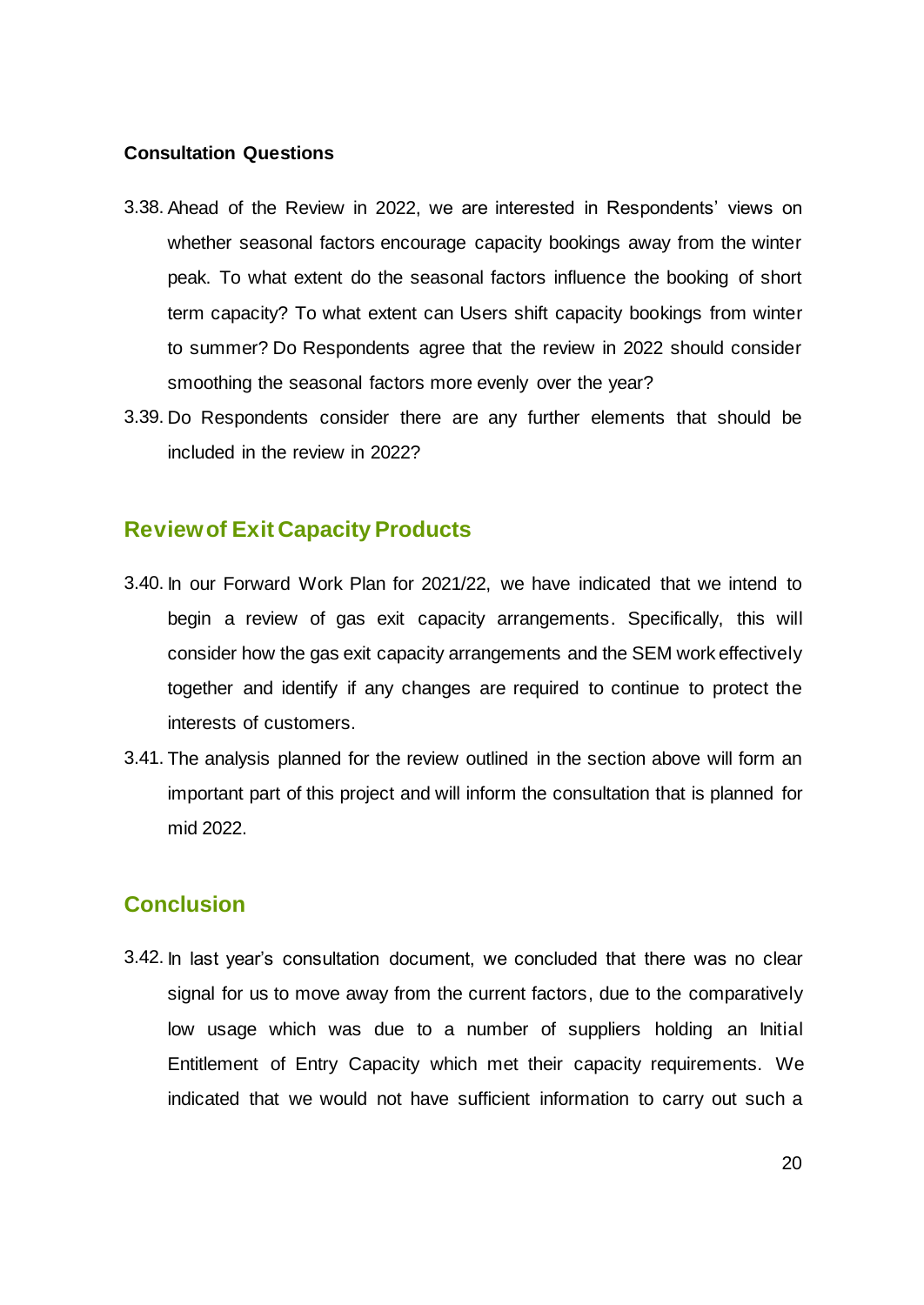review for the 21/22 Gas Year.

- 3.43. We are proposing to maintain our current factors for Gas Year 21/22 and not amend them to match those proposed by CRU. This will mean that the factors will be out of alignment for Gas Year 21/22.
- 3.44. We also recommend that the maximum level of multiplier for daily capacity products should not be reduced from April 2023, as allowed under Article 13(3).
- 3.45. We therefore intend to review the seasonal multiplier factors in early 2022, ahead of Gas Year 2022/23.
- 3.46. The current factors continue to meet the requirements of the TAR NC (see paragraph [2.6\)](#page-7-2), so we propose to maintain the current factors into the Gas Year 2021/22.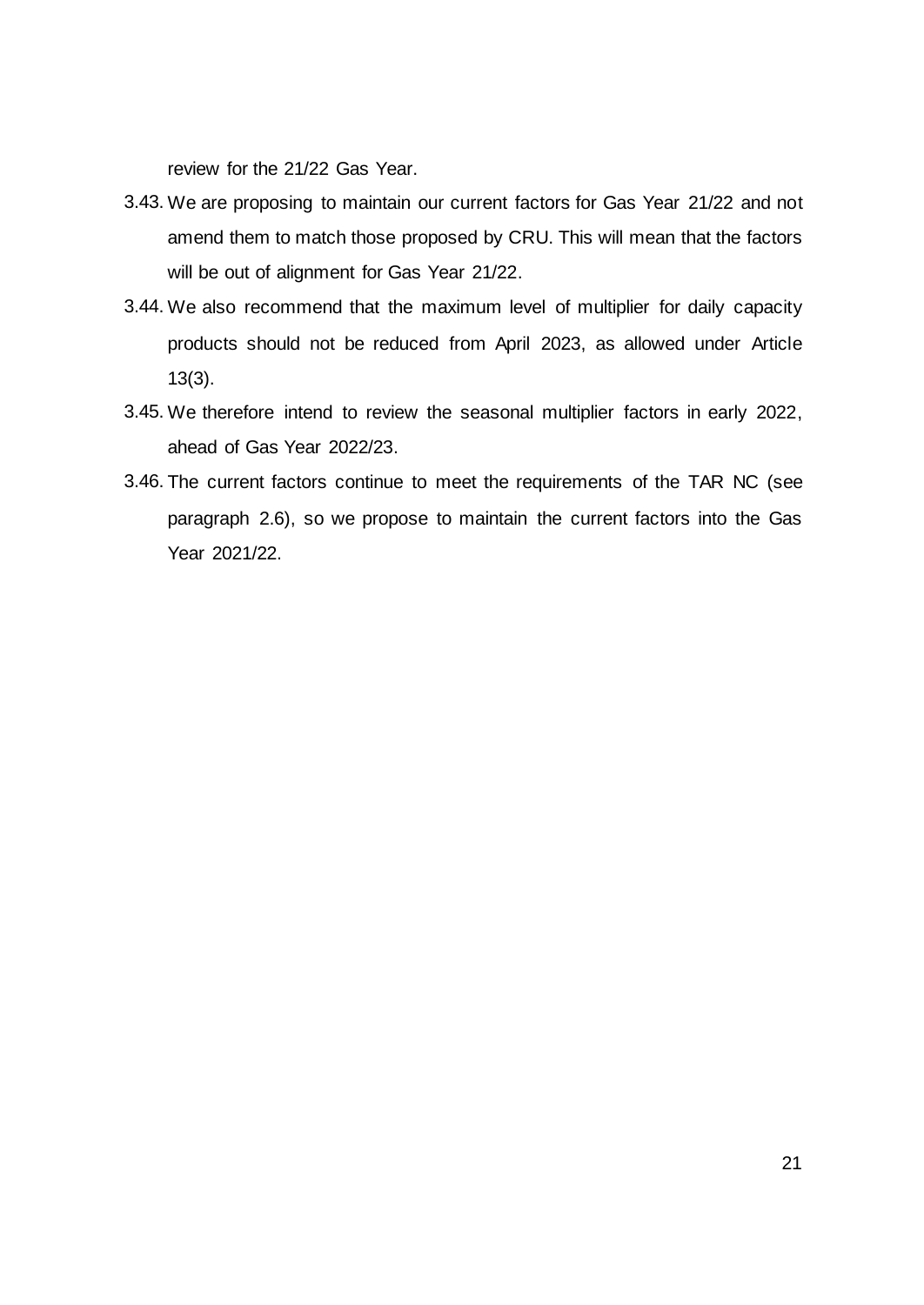# <span id="page-21-0"></span>**Current and Proposed Factors**

 $\blacksquare$ 

3.47. The table below shows the current factors. We propose that these will continue

to be offered for the Gas Year 2021/22.

**Table 2 – Current Gas Product Multipliers and Time Factors Table**

| <b>Capacity Product Multipliers for Input to Tariff Model</b> |                                                                     |                                           |                |              |               |
|---------------------------------------------------------------|---------------------------------------------------------------------|-------------------------------------------|----------------|--------------|---------------|
| <b>Period</b>                                                 | <b>Annual Entry</b><br>& Exit<br><b>Capacity</b><br><b>Products</b> | <b>Non-Annual Entry Capacity Products</b> |                |              |               |
|                                                               |                                                                     |                                           |                |              | <b>Within</b> |
|                                                               |                                                                     | Quarterly                                 | <b>Monthly</b> | <b>Daily</b> | <b>Day</b>    |
| Oct - Sept                                                    | 1.0000                                                              |                                           |                |              |               |
| Oct - Dec                                                     |                                                                     | 0.3843                                    |                |              |               |
| Jan - Mar                                                     |                                                                     | 0.8069                                    |                |              |               |
| Apr - Jun                                                     |                                                                     | 0.1327                                    |                |              |               |
| Jul - Sept                                                    |                                                                     | 0.0261                                    |                |              |               |
| October                                                       |                                                                     |                                           | 0.1281         | 0.0064       | 0.0064        |
| November                                                      |                                                                     |                                           | 0.1281         | 0.0064       | 0.0064        |
| December                                                      |                                                                     |                                           | 0.1708         | 0.0114       | 0.0114        |
| January                                                       |                                                                     |                                           | 0.2989         | 0.0199       | 0.0199        |
| February                                                      |                                                                     |                                           | 0.3416         | 0.0228       | 0.0228        |
| <b>March</b>                                                  |                                                                     |                                           | 0.2562         | 0.0171       | 0.0171        |
| April                                                         |                                                                     |                                           | 0.1281         | 0.0064       | 0.0064        |
| May                                                           |                                                                     |                                           | 0.0097         | 0.0005       | 0.0005        |
| June                                                          |                                                                     |                                           | 0.0097         | 0.0005       | 0.0005        |
| July                                                          |                                                                     |                                           | 0.0097         | 0.0005       | 0.0005        |
| August                                                        |                                                                     |                                           | 0.0097         | 0.0005       | 0.0005        |
| September                                                     |                                                                     |                                           | 0.0097         | 0.0005       | 0.0005        |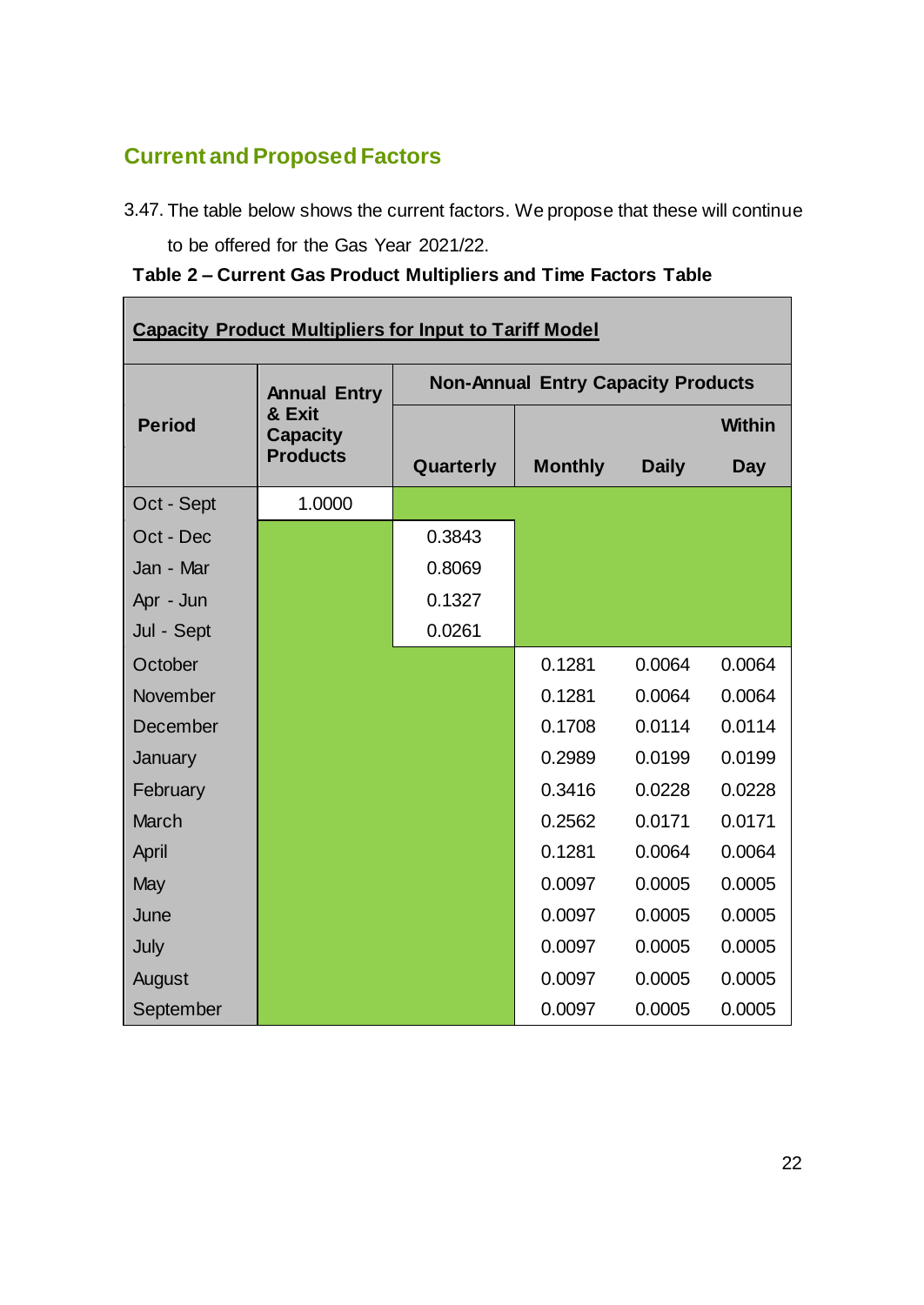3.48. To find the annual total of the daily and within day factors, it is necessary to multiply each daily factor by the number of days in that month. [Table 3](#page-22-0) shows the totals of the seasonal multiplier factors to demonstrate that these are within the required limits shown in paragraph [2.6.](#page-7-2)

|                         | <b>Non-Annual Entry Capacity Products</b> |                |              |               |
|-------------------------|-------------------------------------------|----------------|--------------|---------------|
| <b>Total Multiplier</b> |                                           |                |              | <b>Within</b> |
| <b>Factors</b>          | Quarterly                                 | <b>Monthly</b> | <b>Daily</b> | Day           |
|                         |                                           |                |              |               |

### <span id="page-22-0"></span>**Table 3 – Totals of Current Seasonal Multiplier Factors**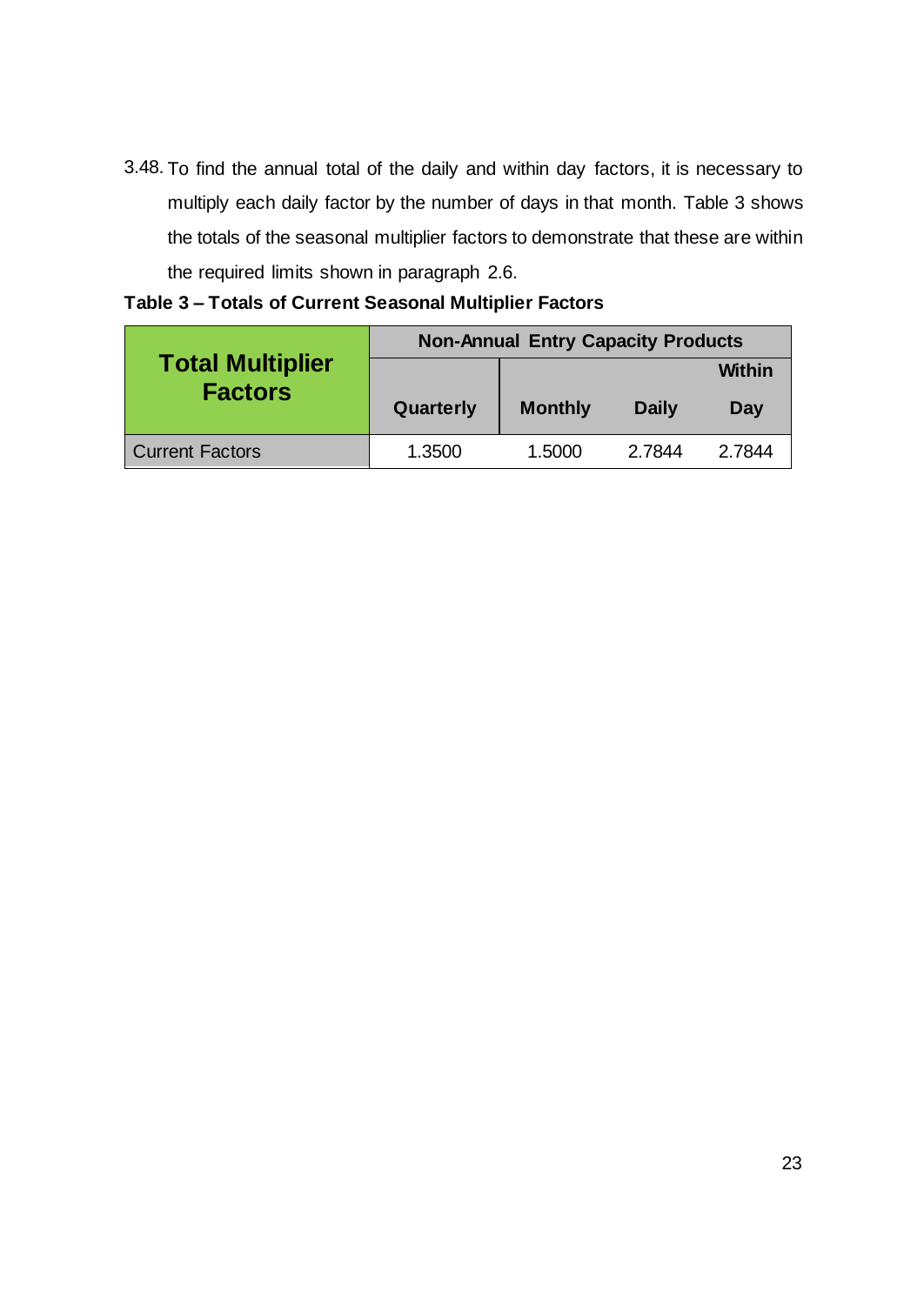# <span id="page-23-0"></span>**4. Aspects to be Considered**

4.1. Article 28(3) of the TAR NC requires that we take into account the views of respondents on a number of aspects, each of which is explored in this section.

#### <span id="page-23-1"></span>**The Balance between short term and long term**

- 4.2. Network Operators look for signals on changes in demand as they plan the future development of their networks with stable capacity bookings providing a good indication of future demand. The non-annual factors should therefore be set at a level that encourages annual capacity booking.
- 4.3. The seasonal multiplier factors should also make it attractive for shippers to book additional capacity at periods of lower demand, particularly in the summer period.
- 4.4. The current factors do incentivise annual capacity bookings, while also providing non-annual charges where a shipper wishes to use them. This worked example illustrates this.
- 4.5. If the annual capacity charge for 1 kWh of annual capacity was £365, the charge for annual capacity in the month of January would be £31. If capacity for the month of January was bought on a non-annual monthly basis, it would cost £109 (£365 multiplied by 29.89% which is the factor for January).
- 4.6. Alternatively, to purchase non-annual monthly capacity for July, the charge would be £3.54 (£365 multiplied by 0.97%, which is the factor for July), compared to the equivalent charge for annual capacity for the month of July of £31.
- 4.7. This illustrates that, where a shipper has a choice of when to use non-annual capacity, summer capacity has significantly lower cost than winter capacity.
- 4.8. In the same example, if a shipper booked only non-annual monthly capacity of 1 kWh per day for the whole year, it would pay £548 (which is the annual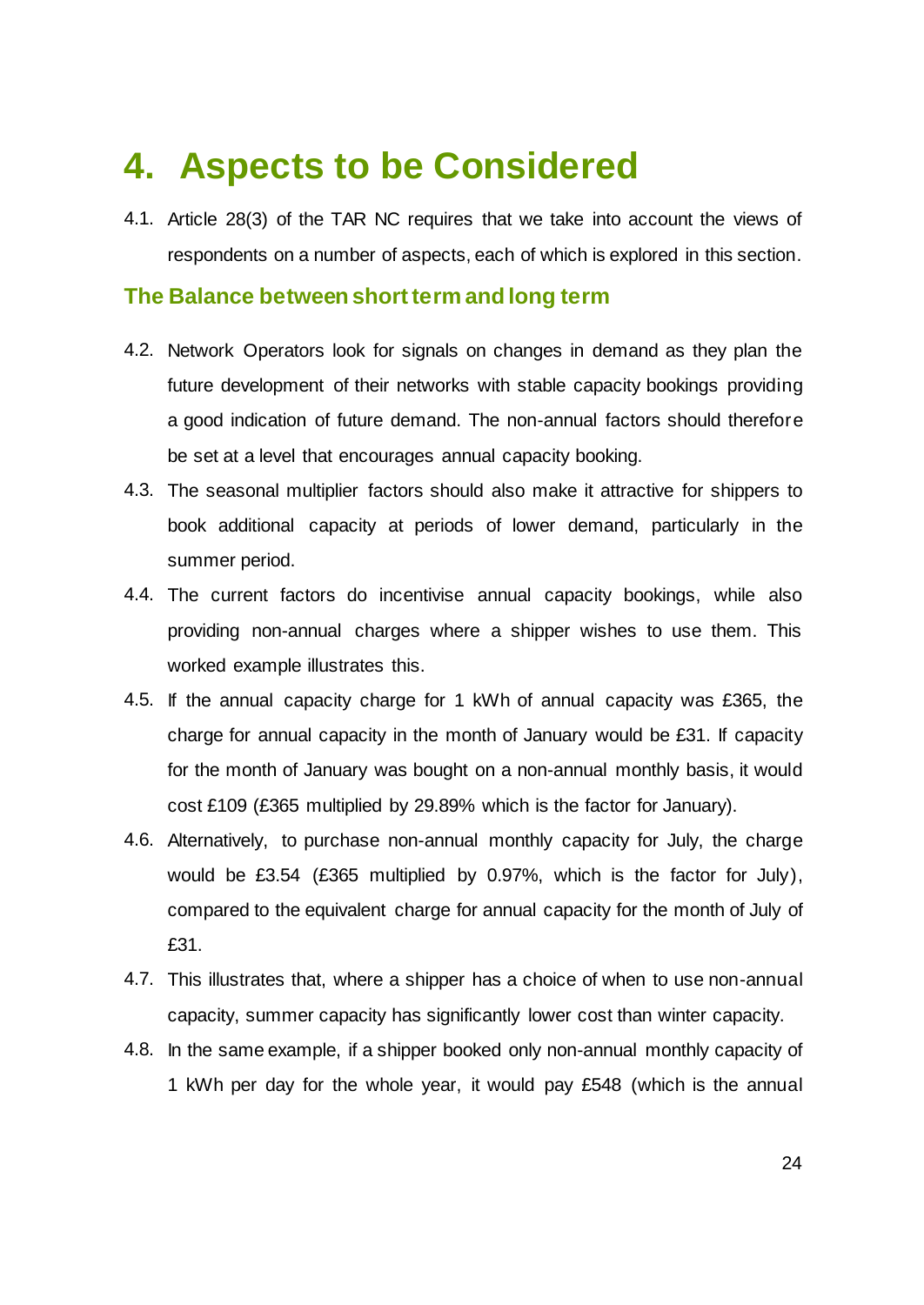capacity charge of £365 multiplied by 1.5 - the sum of the non-annual factors), which illustrates that there is an incentive to book some capacity on an annual basis.

4.9. This raises the matter of whether suppliers have the flexibility to choose when to use their gas. Power generators book capacity in order to generate the quantities of electricity they have sold into the SEM. Gas suppliers meet the needs of their customers. Large industrial gas users may, arguably, be able to choose to move production to the summer in order to book cheaper capacity, but that may depend on other factors, like customer demand. This is one of the areas we will review in 2022, see paragraph [3.35,](#page-17-1) and we have asked a question on this topic at paragraph [6.7.](#page-30-1)

#### <span id="page-24-0"></span>**The Impact on Revenue Recovery**

4.10. The use of short-term capacity in winter, charged at a premium to the annual capacity charge, can increase total revenue and, in turn, reduce the annual capacity tariff. This means that the seasonal multiplier factors can provide a benefit to all Users, including those which do not use the factors.

# <span id="page-24-1"></span>**Avoid Cross Subsidy and Enhance Cost Reflectivity**

- 4.11. It is a general principle that Users should pay for costs that they create so that the charges are generally cost reflective. To do this, the charges should avoid cross subsidy. The nature of the postalised system, where shippers have the same charge regardless of how far the gas travels, means that some element of cross subsidy is inevitable.
- 4.12. The cross-subsidy which is inherent in postalisation allows for equitable treatment of all potential network users across Northern Ireland by facilitating network extensions. These network extensions have allowed a greater amount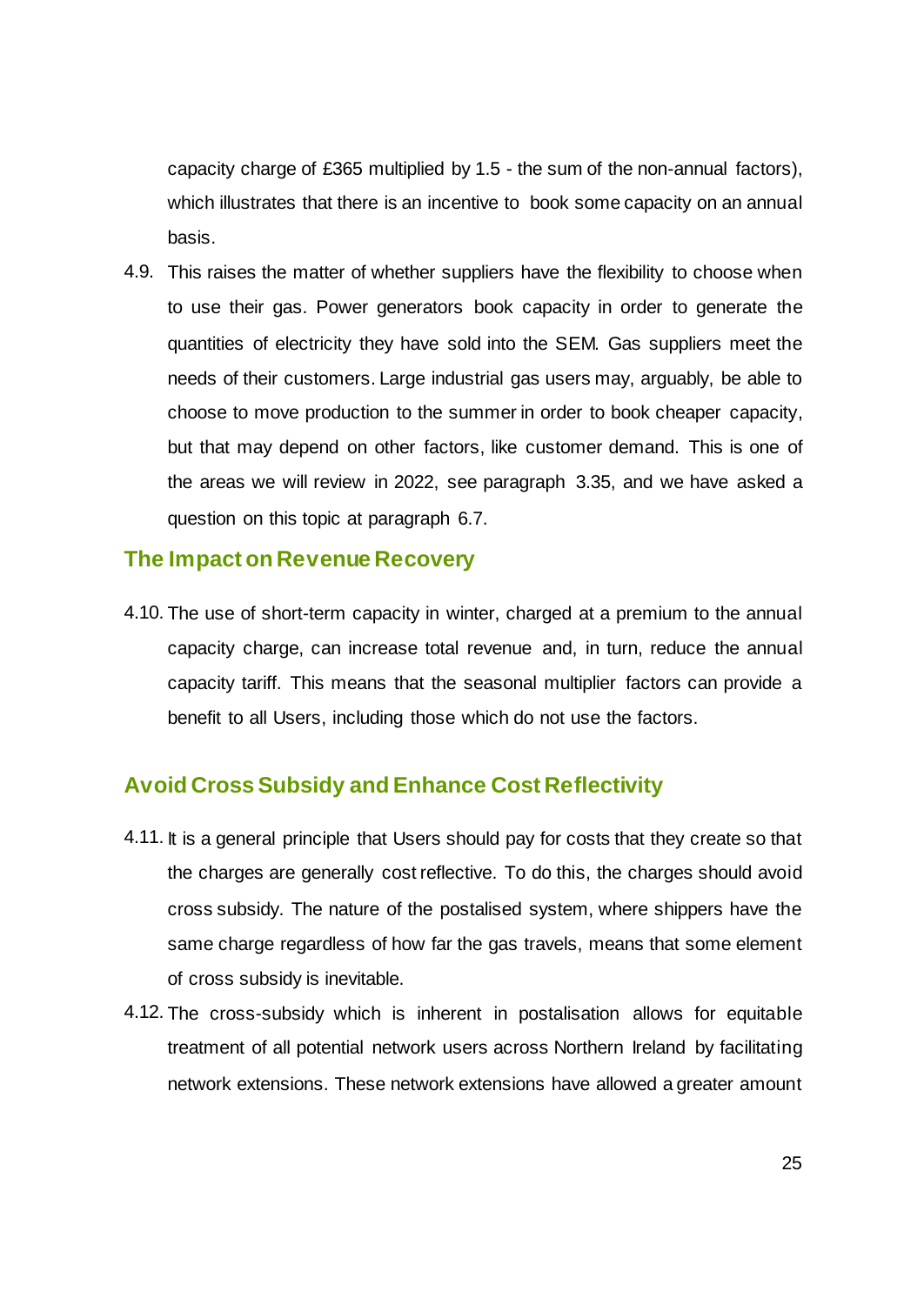of the population to have access to natural gas to allow greater environmental benefits as network users switch to gas from more polluting fossil fuels. In addition to environmental benefits and equitable treatment, the long term network charges are forecast to be lower as a result of the additional network users contributing more revenue than pipeline costs. This was illustrated in our [Decision Paper on the Tariff Network Code,](https://www.uregni.gov.uk/publications/decision-harmonised-transmission-tariffs-gas) published in December 2018.

- 4.13. The seasonal multiplier factors reflect that, in a congested network, an increased capacity requirement at peak times may signal a need for network investment, and if that capacity requirement can be met in the summer months, it can be delivered at much lower cost, leading to cost reflective charges.
- 4.14. The NI Network is not currently congested, as outlined in paragraph [4.15,](#page-25-1) so we consider it is appropriate to review the seasonal element of these factors and we have outlined in paragraph [3.35](#page-17-1) how we intend to do that.

### <span id="page-25-0"></span>**Situations of Physical and Contractual Congestion**

- <span id="page-25-1"></span>4.15. Northern Ireland is not experiencing either physical or contractual congestion, due to the availability of both the Scottish to Northern Ireland Pipeline and the South North Pipeline. The [NI Gas Capacity Statement](http://gmo-ni.com/publications#gas-statement) provides an assessment of the ability of the Northern Ireland (NI) gas transmission system to deliver demand over a number of potential forecast and additional demand scenarios within the next ten years up to 2029/30. It plots the ten year forecast for growth and concludes that there is adequate capacity to meet the forecast demand.
- 4.16. If growth continues beyond the current ten year forecast, the network may be facing physical congestion. Increased use of the non-annual entry capacity products could contribute to delaying the onset of such congestion.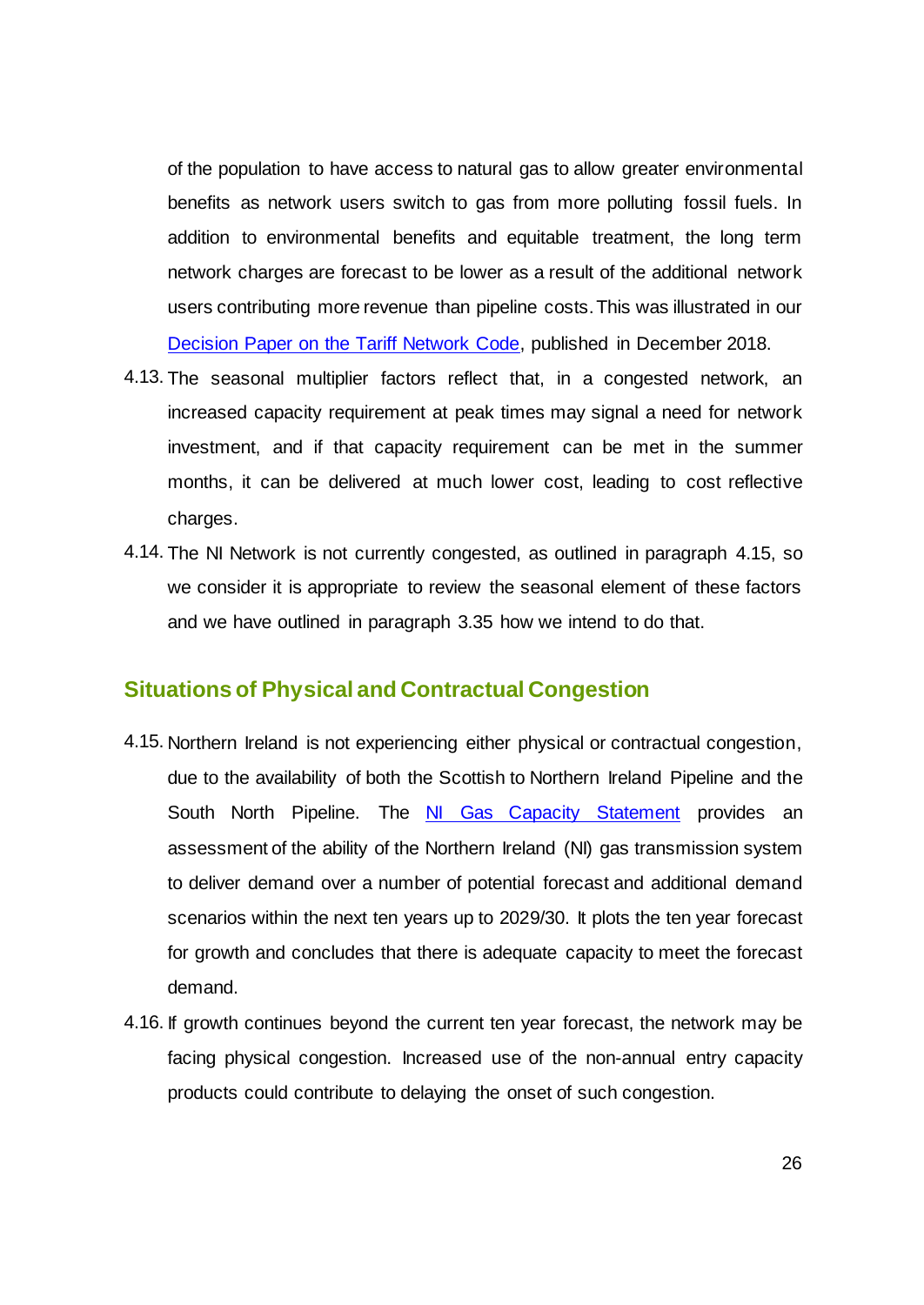### <span id="page-26-0"></span>**Impact on Cross Border Flows**

- 4.17. As all the gas which enters the NI Network is used within NI, with no gas passing through to another region, the NI Network has no cross border trade.
- 4.18. However, the SEM is all-island so different gas transmission charges between NI and RoI may affect the position of power generators in the SEM merit order. This may lead to electricity generation being dispatched in the one region which may otherwise have been generated in the other, due to differing seasonal multiplier factors. As outlined in paragraph [3.35,](#page-17-1) we intend to review the factors next year to consider whether to follow the CRU approach of smoothing the seasonal factors while maintaining the multiplier factor.

### <span id="page-26-1"></span>**Impact on Economic and Efficient Use of the Network**

- 4.19. We should consider if the seasonal factors do actively encourage the economic and efficient use of the network. Although the current factors indicate to shippers that it is price effective for them to move their gas usage from the winter, when short-term capacity is relatively expensive, to the summer, when it is relatively cheap, we should consider to what extent shippers have the ability to do this.
- 4.20. We anticipate that the use of non-annual entry capacity products will increase with the expiry of the Initial Entitlement of Entry Capacity, see paragraph [3.11,](#page-11-1) and we intend to review the factors ahead of Gas Year 22/23, see paragraph [3.35.](#page-17-1)

# <span id="page-26-2"></span>**Improve Cost- Reflectivity of Reserve Prices**

4.21. The postalised regime is designed to ensure that the transmission services revenue is fully recovered within year. The year-end reconciliation ensures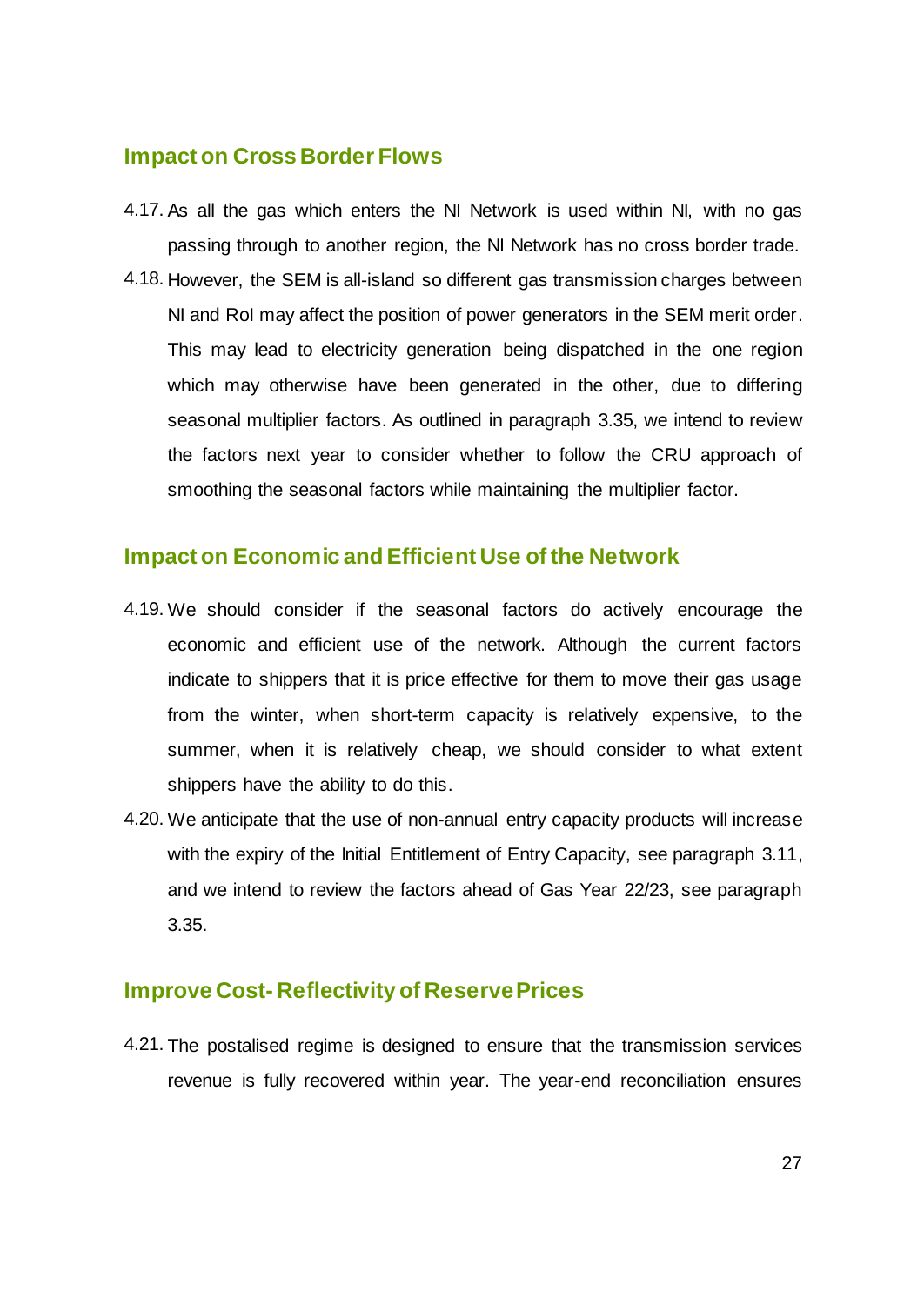that any over- or under-recovery is dealt with shortly after the end of the year.

- 4.22. While this ensures that the reserve price is cost reflective, we need to consider if the seasonal multiplier factors derive short term prices with seasonal factors which are also cost reflective.
- 4.23. The seasonal factors provide a relatively lower price for short term capacity in the summer, when such capacity is unconstrained. This contrasts with much higher short term prices in the winter when less capacity is available and indicates that, should additional capacity be required, it would be very costly to provide it.
- 4.24. While capacity is not constrained, the value of signalling to Users to use short term entry capacity products in the summer needs to be assessed.

# <span id="page-27-0"></span>**Conclusion**

- 4.25. Seasonal multiplier factors provide benefits to the shippers which use them and also to the shippers which do not use them.
	- a) The factors provide a method for Users to top up their capacity bookings on a short-term basis.
	- b) The factors provide a price signal to incentivise Users to use gas in the summer rather than winter, if the User has a choice.
	- c) The extensive use of non-annual entry capacity products can increase total revenue, which would reduce annual capacity prices for all shippers.

#### **Consultation Question**

<span id="page-27-1"></span>4.26. Do Respondents agree that the proposed factors meet the aspects outlined in Article 28(3) of TAR NC?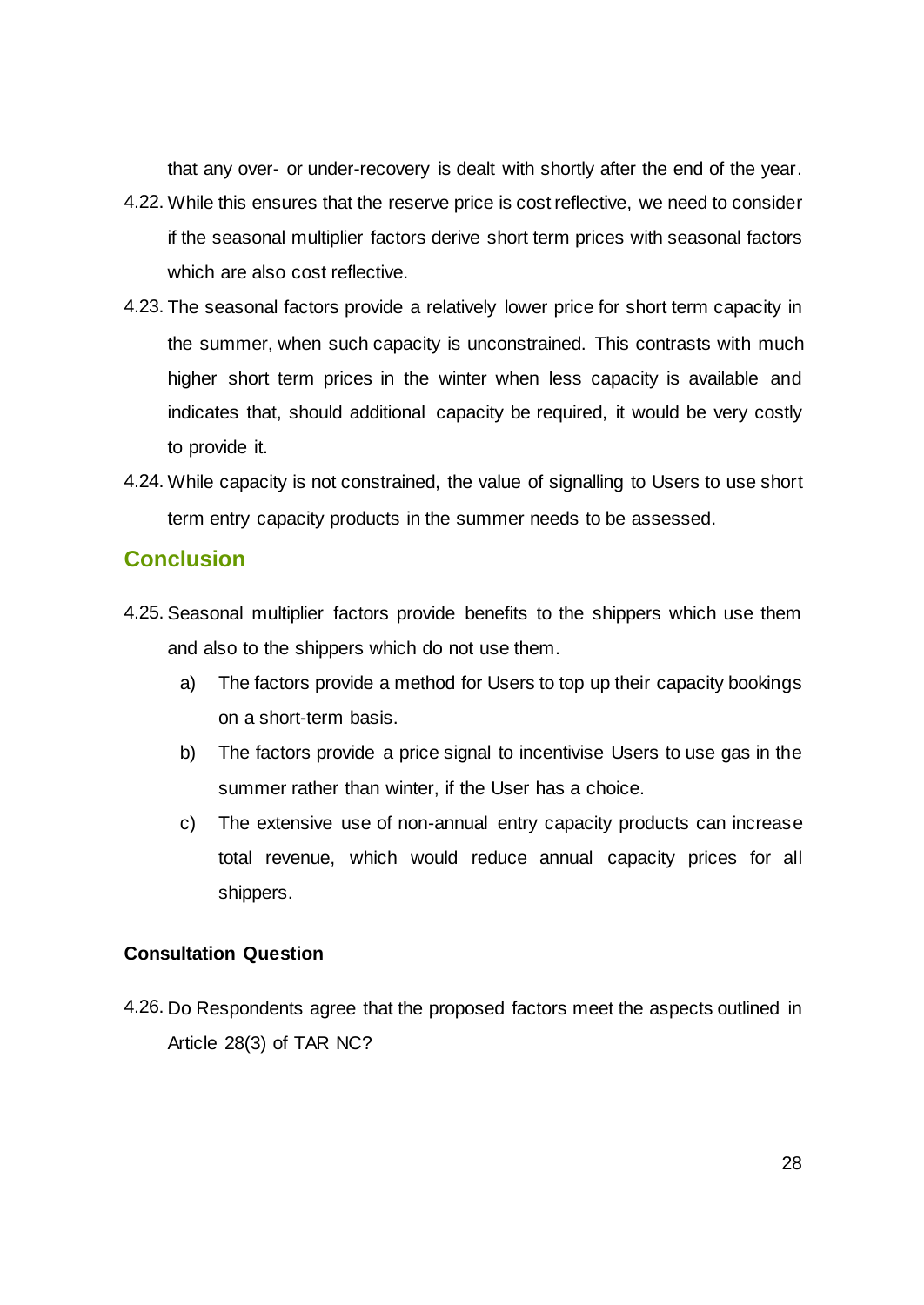# <span id="page-28-0"></span>**5. Discounts to Capacity Charges**

# <span id="page-28-1"></span>**Requirement for Annual Consultation**

5.1. The TAR NC requires that discounts are offered in specific circumstances, particularly for interruptible capacity and for storage facilities. The requirements are different and are outlined below.

# <span id="page-28-2"></span>**Interruptible Discounts**

- 5.2. Article 16 specifies how to calculate the discount for an interruptible capacity charge.
- 5.3. The current postalised charges do not include an interruptible tariff, as only firm capacity is offered. The [NI Gas Capacity Statement](http://gmo-ni.com/publications#gas-statement) indicates that the NI Gas Network has sufficient capacity to meet forecasted demand for the next ten years.
- 5.4. Therefore, until this situation changes, we envisage that the tariff publications will state that no interruption has been forecast.

# <span id="page-28-3"></span>**Storage Discount**

-

- 5.5. In order to prevent the double charging of gas to and from any storage facilities, Article 9 of the TAR NC requires that a discount of at least 50% should be applied to capacity charges for storage facilities.
- 5.6. Ofgem has recently decided that the storage discount in GB will increase from 50% to 80% from October 2021**<sup>5</sup>** .
- 5.7. As there are no storage facilities in NI, we do not propose to publish a storage discount for the Gas Year starting 1 October 2021.
- 5.8. As this must be consulted annually, this will be reviewed each year.

**<sup>5</sup>** <https://www.ofgem.gov.uk/publications-and-updates/unc727-increasing-storage-transmission-capacity-charge-discount-80-decision>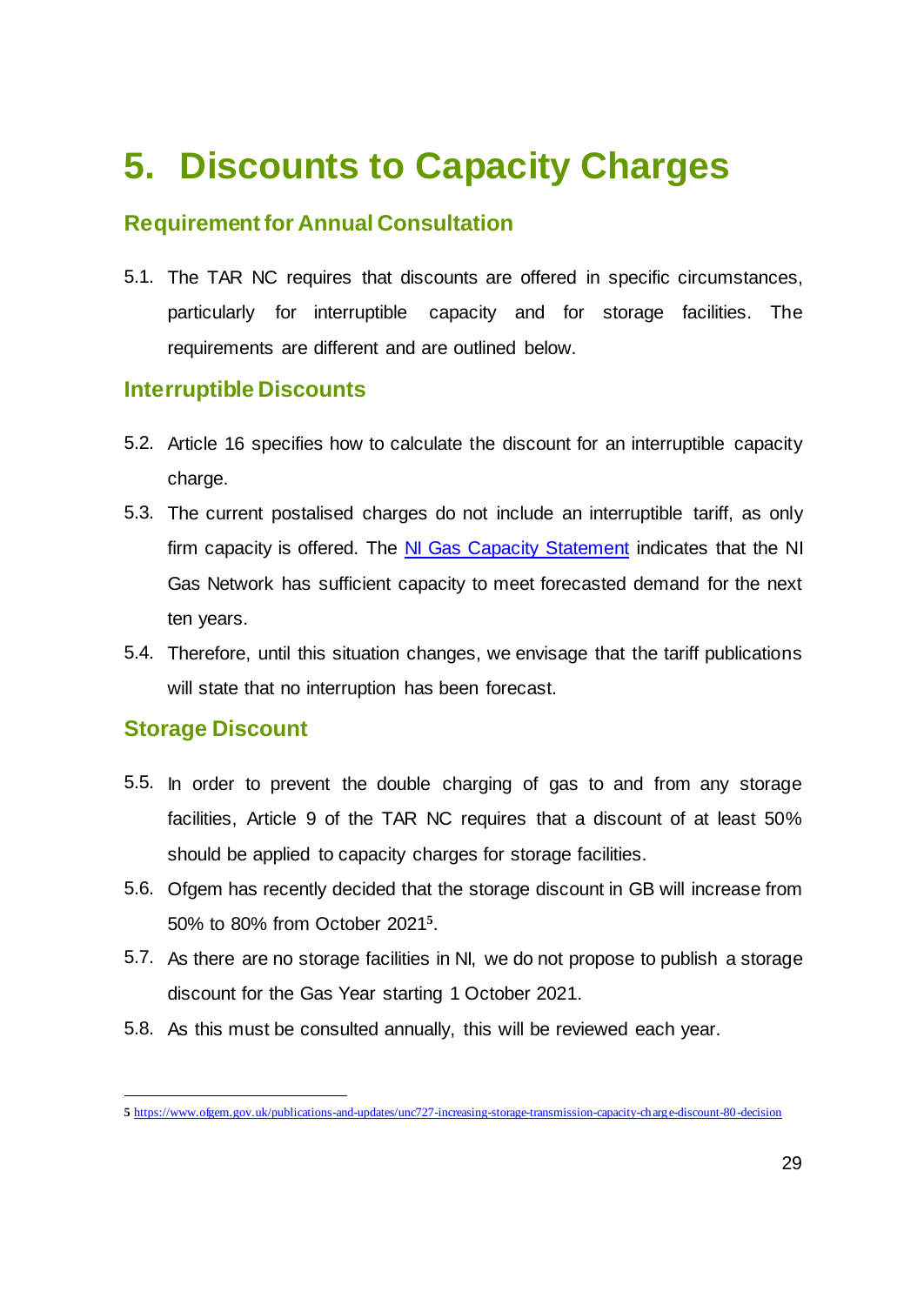# **Consultation Question**

<span id="page-29-0"></span>5.9. Respondents are requested to provide any views they may have on either the interruption discount or the storage discount.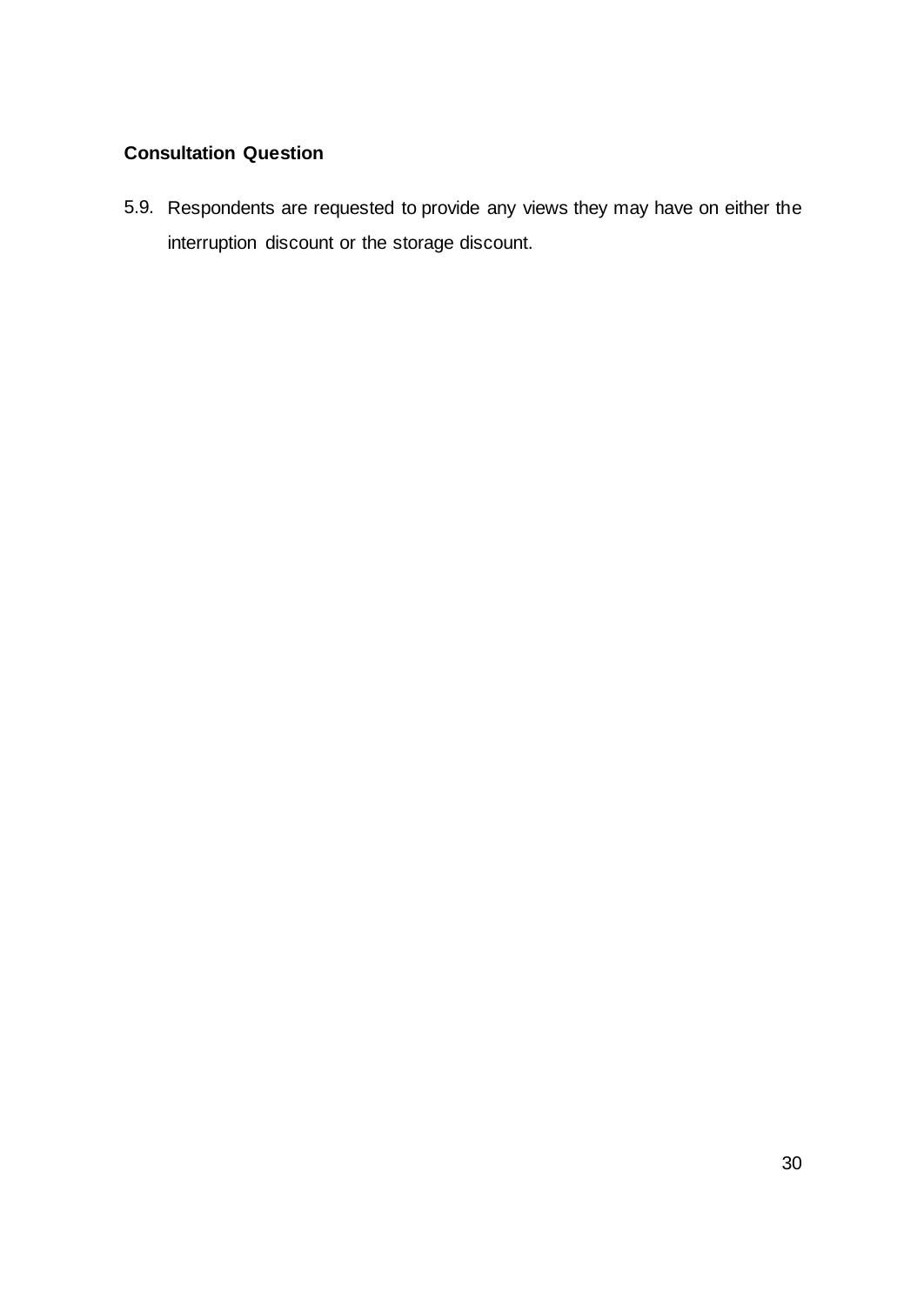# <span id="page-30-0"></span>**6. Consultation Questions**

- 6.1. The questions from sections 3, 4 and 5 are repeated here for ease of reference.
- 6.2. [Do Respondents consider that the end of the Initial Entitlement of Entry](#page-12-1)  [Capacity will increase the uptake of non-annual entry capacity products?](#page-12-1)
- 6.3. [What would encourage large gas Users to increase their usage of non-annual](#page-12-2)  [entry capacity products? Do Users who do not use such products nevertheless](#page-12-2)  [support the use of seasonal multiplier factors as a way of reducing the annual](#page-12-2)  [tariff?](#page-12-2)
- 6.4. [Do Respondents consider that increased uptake of non-annual entry capacity](#page-14-1)  [products could increase the volatility of the year end reconciliation amount,](#page-14-1)  [and if so, how this might be detrimental to any network users?](#page-14-1)
- 6.5. [Do Respondents agree with our recommendation that the maximum level of](#page-15-3)  [multiplier for daily capacity products will not be reduced from 3 to 1.5 from April](#page-15-3)  [2023?](#page-15-3)
- 6.6. [Respondents are asked to provide their views on maintaining the same](#page-17-2)  [seasonal multiplier factors into Gas Year 21/22. Specifically, do Respondents](#page-17-2)  [consider that there is any issue with not amending the factors to match the](#page-17-2)  [CRU proposal and maintain alignment with RoI?](#page-17-2)
- <span id="page-30-1"></span>6.7. [Ahead of the Review in 2022, we are interested in Respondents' views on](#page-19-2)  [whether seasonal factors encourage capacity bookings away from the winter](#page-19-2)  [peak. To what extent do the seasonal factors influence the booking of short](#page-19-2)  [term capacity? To what extent can Users shift capacity bookings from winter](#page-19-2)  [to summer? Do Respondents agree that the review in 2022 should consider](#page-19-2)  [smoothing the seasonal factors more evenly over the year?](#page-19-2)
- 6.8. [Do Respondents consider there are any further elements that should be](#page-19-3)  [included in the review in 2022?](#page-19-3)